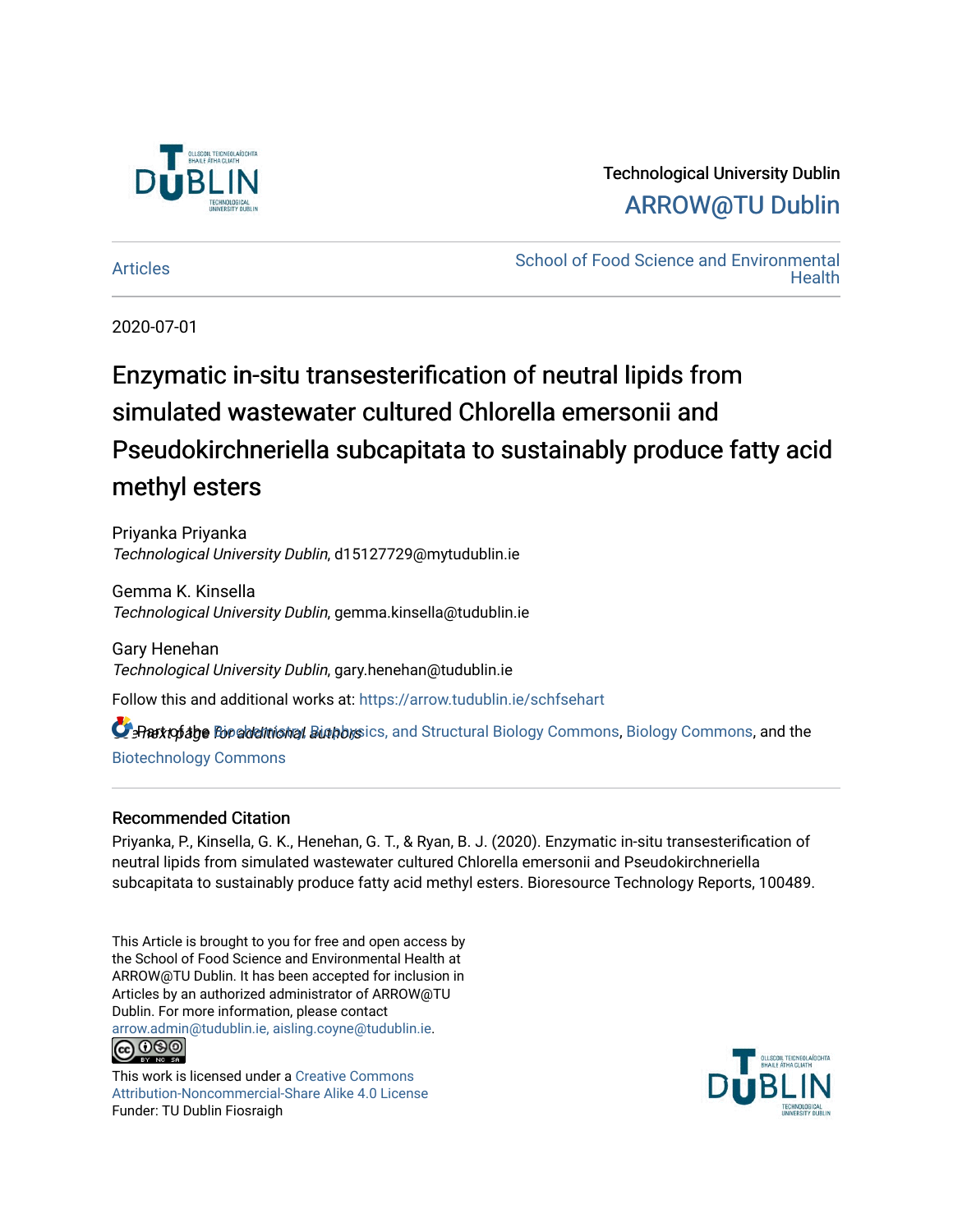## Authors

Priyanka Priyanka, Gemma K. Kinsella, Gary Henehan, and Barry J. Ryan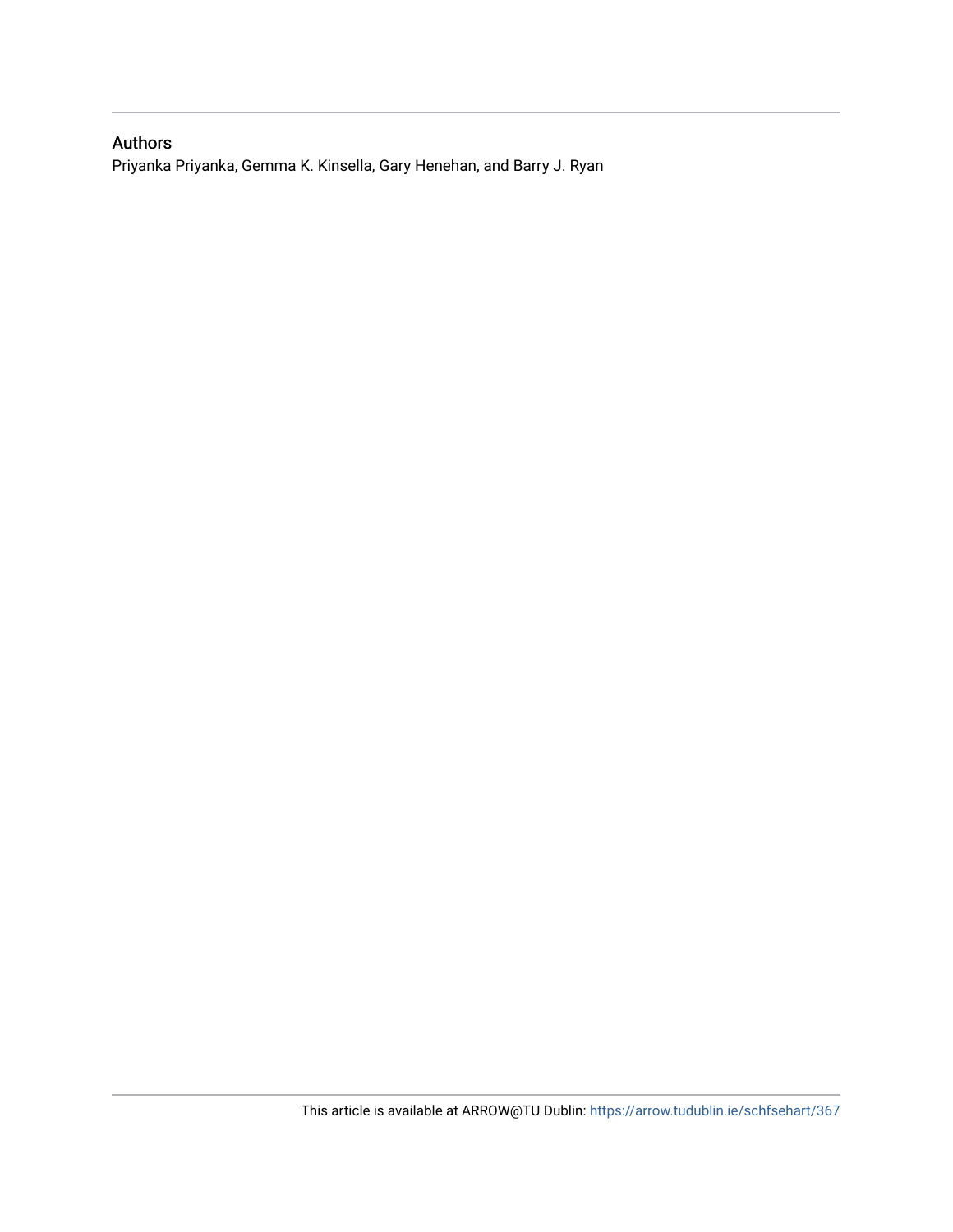Enzymatic *in-situ* transesterification of neutral lipids from simulated wastewater cultured *Chlorella emersonii* and *Pseudokirchneriella subcapitata* to sustainably produce Fatty Acid Methyl Esters.

Priyanka Priyanka<sup>a</sup>, Gemma K. Kinsella<sup>a</sup>, Gary T. Henehan<sup>a</sup>, Barry J. Ryan <sup>a, #</sup>

<sup>a</sup> School of Food sciences and Environmental Health, Technological University Dublin, Grangegorman, Dublin 7, D07 H6K8, Ireland  $*(\frac{\text{barry.ryan}(a) \text{TUDublin.ie}}{P}$ ; Ph: 00353-1-4024379, Fax: +353 1 402 3000) ORCID: 0000-0001-7213-3273

#### Highlights

- Simulated wastewater generated biomass and neutral lipids in microalgae.
- Microalgae metabolic engineering enhanced neutral lipid production.
- Lipases from two novel *Pseudomonas* strains used for *in-situ* transesterification.
- Gas chromatography determined the fatty acid methyl esters (FAMEs) for composition.

#### Abstract

Alternative, more sustainable and environmentally positive, sources of energy are one of the current global challenges. One approach to achieving more sustainable sources of energy is to use waste from one system as a raw material for energy production, following the circular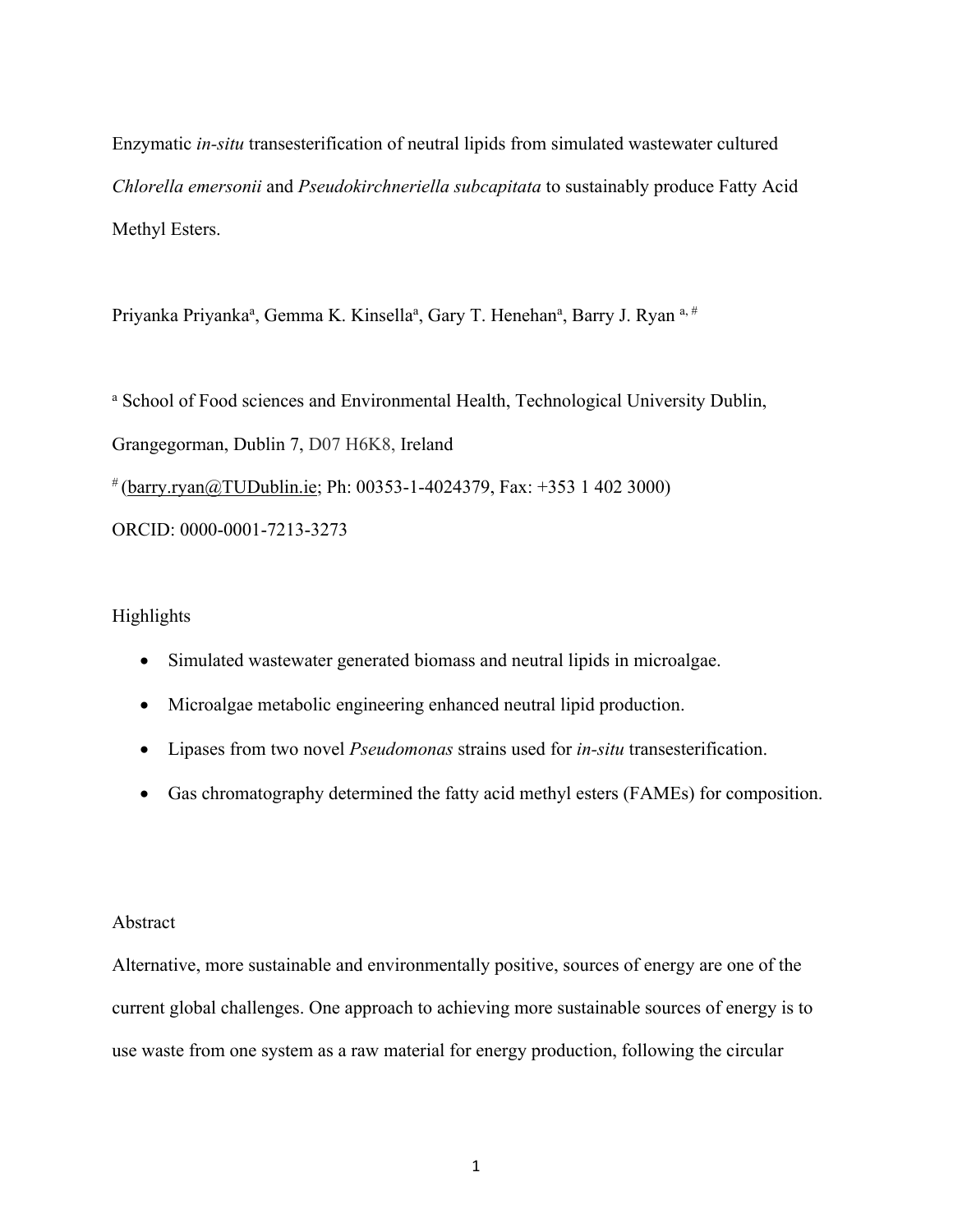biosystem philosophy. This study successfully adopted this approach whereby microalgae strains *Chlorella emersonii* and *Pseudokirchneriella subcapitata* were bioprospected and metabolically engineered in simulated wastewater supplemented with glucose to produce neutral lipids. Using a two-step cultivation approach neutral lipid content was enhanced in *Chlorella emersonii* and *Pseudokirchneriella subcapitata* biomass. Via *in-situ* transesterification, these neutral lipids were subsequently bioconverted to biodiesel feedstock fatty acid methyl esters using novel solvent stable lipase(s) from *Pseudomonas reinekei* and *Pseudomonas brenneri*. The culturing of appropriate microalgae on wastewater, and bioconversion via organo-stable lipases may provide a commercially viable and sustainable biodiesel feedstock to help address the current global energy challenge.

#### Keywords

Lipase, *In-situ* transesterification, microalgae, fatty acid methyl esters, simulated waste-water

#### 1. Introduction

Fossil fuels, such as petrol, coal, and natural gas, contribute 88% of global energy consumption; with the transport sector subsequently being a major contributor of  $CO<sub>2</sub>$  global emissions, which, by 2050 is estimated to increase to 2 billion vehicles (Balat and Balat, 2010). More urgently, by 2030, the emission of total anthropogenic greenhouse gases is projected to increase by 23 percent (Ullah *et al.*, 2015). This environmental concern, coupled with the growing global energy demand, has resulted in increased interest in the production of environmentally friendly and sustainable liquid fuels, such as biofuels, as a suitable alternative source of energy (Milano *et al.*, 2016). Biofuels, comprising Fatty Acid Methyl Esters (FAMEs), are typically produced from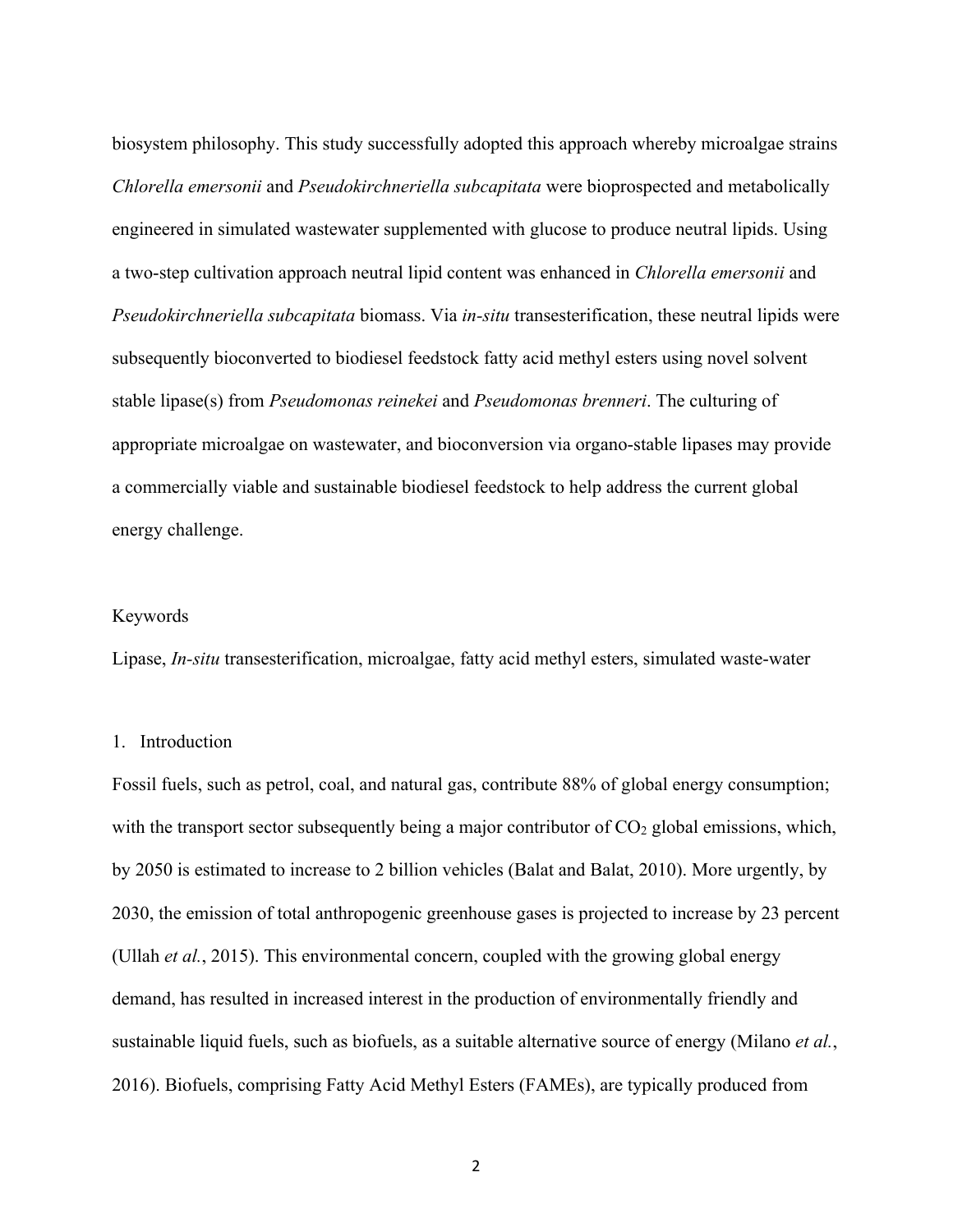renewable biological oils and fats, such as vegetable oil, animal fats or nonedible plant feed stocks and can sometimes be used directly in existing engines with little or no modification (Scott *et al.*, 2010). Currently, alternative sources of lipids, such as microalgae, are currently being bioprospected.

Microalgae; due to a short harvesting cycle and high growth rates allow rapid accumulation of significant amounts of lipids, with appropriate culturing conditions. Microalgae are highly adaptable towards their surrounding environment; they do not require fertile land and can therefore be grown almost anywhere, even on treated sewage or saltwater. Since microalgae require  $CO<sub>2</sub>$  to grow and can efficiently remove phosphates and nitrates from wastewater, they are an appropriate biomass for bioremediation and biofixation (Lam and Lee, 2012). The lipid content in microalgae varies from 20-40% biomass dry weight, however, lipid content as high as 85% biomass dry weight has also been reported in certain microalgal strains (Mairet *et al.*, 2011). Optimizing the metabolic pathways of microalgae cells can increase the lipid content (Lowrey, Brooks and McGinn, 2015). Therefore, utilising a short harvesting cycle, coupled to metabolic pathway optimisation to produce higher lipid content and with continuous harvesting suggests that microalgae may be very good candidates for sustainable fuel production (Miao and Wu, 2006). In the current study this hypothesis has been explored where two microalgae strains, *Chlorella emersonii* and *Pseudokirchneriella subcapitata,* were cultured and metabolically engineered in simulated wastewater for neutral lipids.

Nile Red dye was used for quantification of neutral lipids in the current study as a high correlation between neutral lipid content (as per the gravimetric method) and Nile Red fluorescence has been established and the assay is used as the quantitative analysis method for neutral lipid quantification in a variety of microalgae, such as *Chlorella* sp. (Chen *et al.*, 2009;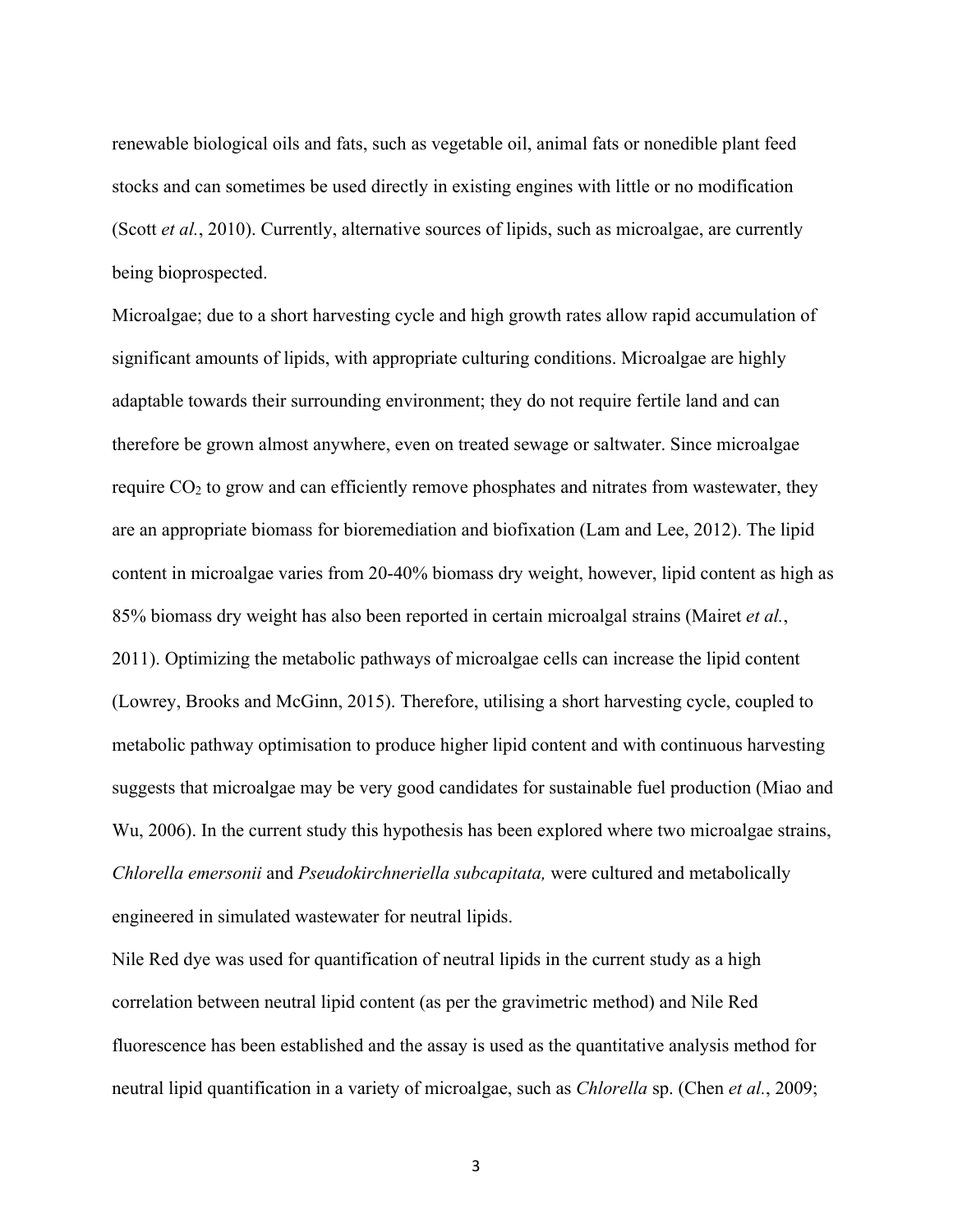Huang, Chen and Chen, 2009). Fluorescence and staining kinetics, in addition to microalgae species also dependent on the composition and structure of the microalgal cell wall. Robust and thick cell walls (particularly in green algae and nutrient starved microalgae) act as a barrier; preventing efficient penetration of Nile Red in cells and neutral lipid staining (Doan and Obbard, 2011; Guzman *et al.*, 2011; Pick and Rachutin-Zalogin, 2012). Hence, for the estimation of neutral lipids in *Chlorella emersonii* and *Pseudokirchneriella subcapitata* in the present study, a Nile Red assay was developed.

Microalgae lipid extraction usually follows two steps: cell disruption and solvent extraction. Disruption of the microalgal cell wall for the extraction of oil in an extraction solvent increases the energy requirement and cost due to the additional steps of dewatering and drying of microalgal cells (Ronald, Micheal and Paul, 2012). Several mechanical, chemical or combinational cell (ultrasound, high-pressure homogenization, bead-beating, osmotic shocks) methods have been suggested to facilitate oil extraction from algal cells (Halim *et al.*, 2012; Ronald, Micheal and Paul, 2012). However, due to increased processing costs and time, other transesterification methods are required. In the current study, FAMEs, as a precursor for biodiesel, were synthesized via *in-situ* transesterification using novel lipases and the neutral lipids from the biomass of *Chlorella emersonii* and *Pseudokirchneriella subcapitata*. Lipases can catalyse both hydrolysis and synthesis of long-chain acylglycerols and most importantly can catalyse biodiesel production since they are the only enzymes that catalyse the synthesis of esters (i.e. transesterification (Jaeger and Reetzb, 1998). Traditionally, the majority of industrial scale transesterification reactions are carried out in organic solvents due to the ease of solubility of the non-polar lipid substrates. However, most lipases are denatured in organic solvents and, therefore, lose their catalytic activity. In an alternative approach, this study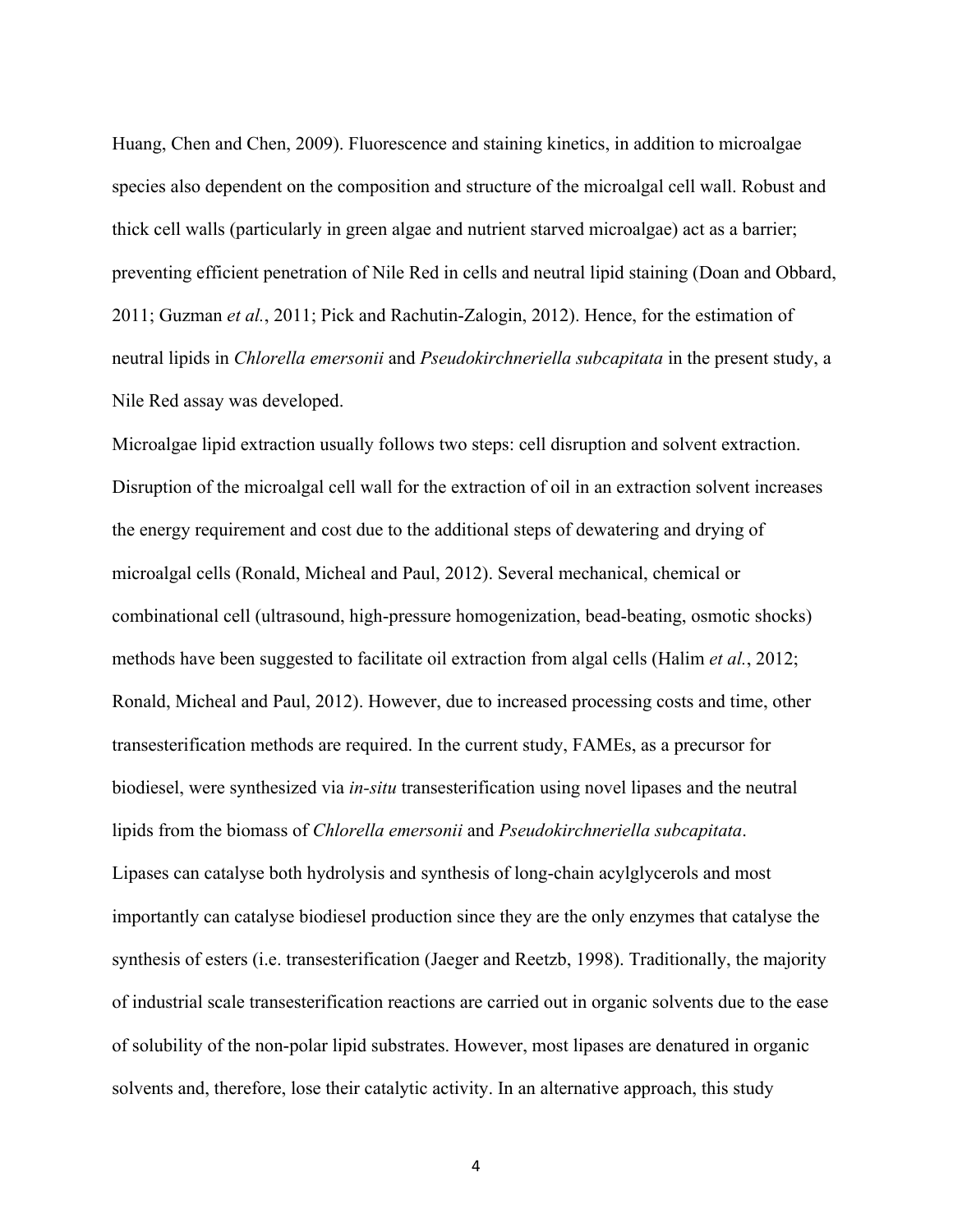employed novel, solvent stable lipases from *P. reinekei* (H1) and *P. brenneri* (H3) for the *in-situ* transesterification of neutral lipids from *Chlorella emersonii* and *Pseudokirchneriella subcapitata* to produce sustainable, economical and environmentally positive FAMEs that were chemically comparable to commercially available biodiesel FAMEs mix.

#### 2. Materials and methods:

#### *2.1. Chemicals and materials:*

*Chlorella emersonii* (CCAP 211/8C) was supplied by the Culture Collection of Algae and Protozoa (CCAP) while *Pseudokirchneriella subcapitata* was supplied by RESC ExoTox lab of the FOCAS Research Institute, TU Dublin. The GC column for FAMEs analysis was purchased from Bruka. All other chemicals were of analytical grade and were purchased from Sigma-Aldrich. Lipases for enzymatic *in-situ* transesterification were isolated from *P. reinekei* (Priyanka *et al.*, 2019) and *P. brenneri* (H3; Priyanka, 2020).

#### *2.2. Neutral lipid synthesis from Microalgae*

#### *2.2.1. Microalgae Culturing conditions*

Bold basal medium, with 3-fold nitrogen and vitamins (3N-BBM+V modified), was prepared as per manufacturer's instructions. Immediately upon delivery; *Chlorella emersonii* and *Pseudokirchneriella subcapitata* were transferred to 3N-BBM+V media in 1:10 ratio (culture: media). Both cultures were grown in a shaker incubator (18°C, with a 16h:8h light: dark cycle and a constant mixing at 120rpm). After 10 days, fresh 3-BBM+V media was added and both strains were grown until significant growth was observed for storage and experimentation. The microalgal culture was maintained by routine serial transfer.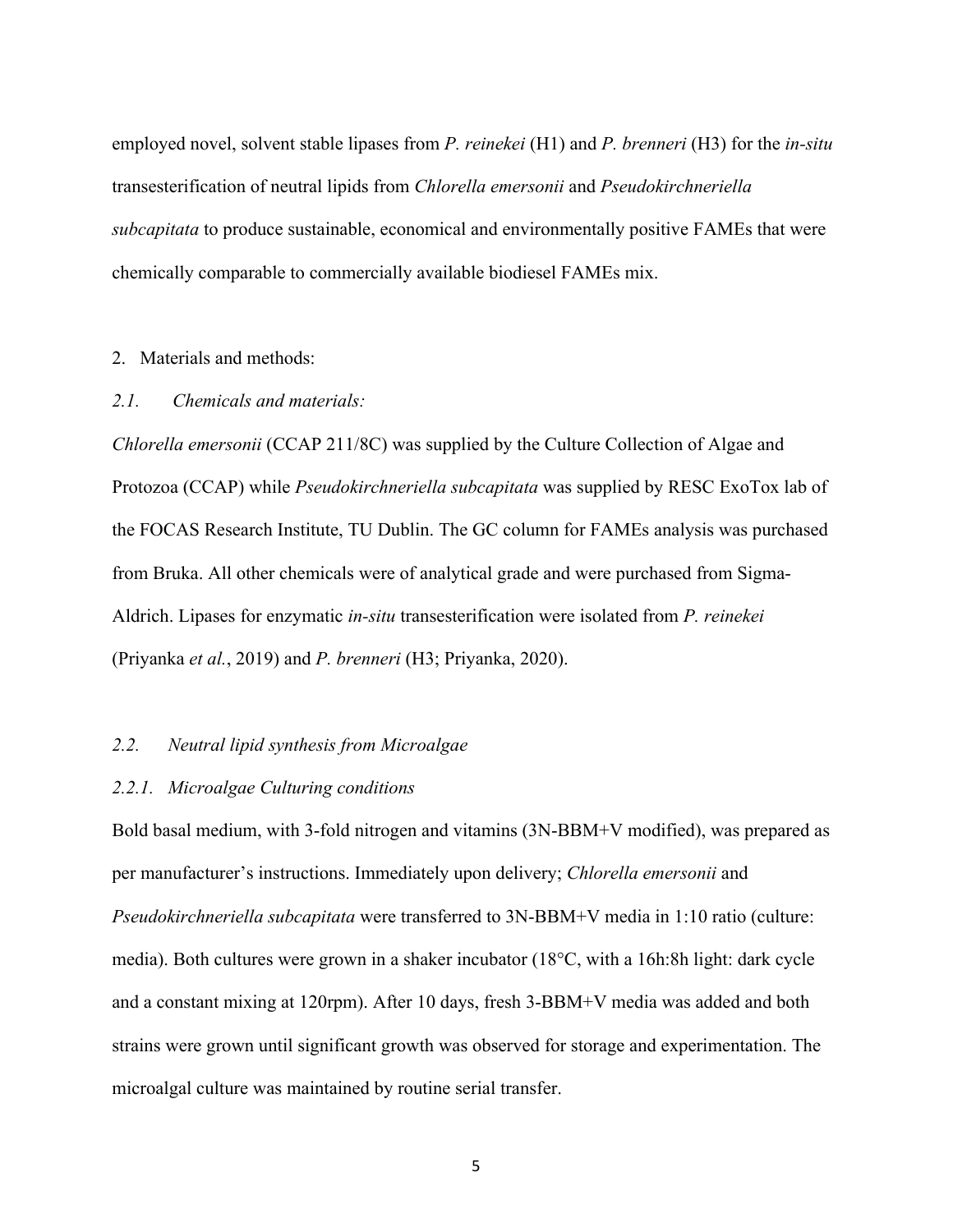Synthetic secondary wastewater, as per EU composition (DIN 38412-26), was prepared (Table 1) and autoclaved. Stock solutions were maintained separately and under sterile condition were mixed prior to use. Simulated wastewater without nitrogen components (i.e. without Stock 1), was prepared by combining Stock 2 and Stock 3 in a sterile autoclaved conical flask. The final volume of the culture media was made up by the addition of autoclaved distilled water.

#### *2.2.2. Biomass generation and neutral lipid production:*

Microalgae cultures were grown in simulated wastewater media under three different conditions. Growth in autotrophic condition involved photosynthesis (presence of light and  $CO<sub>2</sub>$ ); in mixotrophic condition involved photosynthesis along with 1% (w/v) glucose as carbon source; while heterotrophic condition eliminated photosynthesis (cultured in the dark) but utilised only  $1\%$  (w/v) glucose as a carbon source. The culturing conditions resulting in highest biomass were subsequently used for the generation of microalgal biomass as the first step of neutral lipids production. The microalgal biomass generated in the relevant growth media was harvested by centrifugation at 5,000\**g* for 5 mins at 18°C and was washed twice with sterile autoclaved distilled water before further experimentation. The washed cell pellet was transferred to simulated nitrogen deficient wastewater with and without  $1\%$  (w/v) glucose. The culture was mixed thoroughly by shaking the conical flask in a rotatory motion for uniform cell distribution. Neutral lipid production was then followed at 18°C, 16h:8h (light: dark), 120 rpm.

#### *2.2.3. Nile Red assay:*

The Nile Red assay, for the estimation of neutral lipids in *Chlorella emersonii* and *Pseudokirchneriella subcapitata* was carried out using fixed number of cells (0.6 OD<sub>@590nm</sub>; with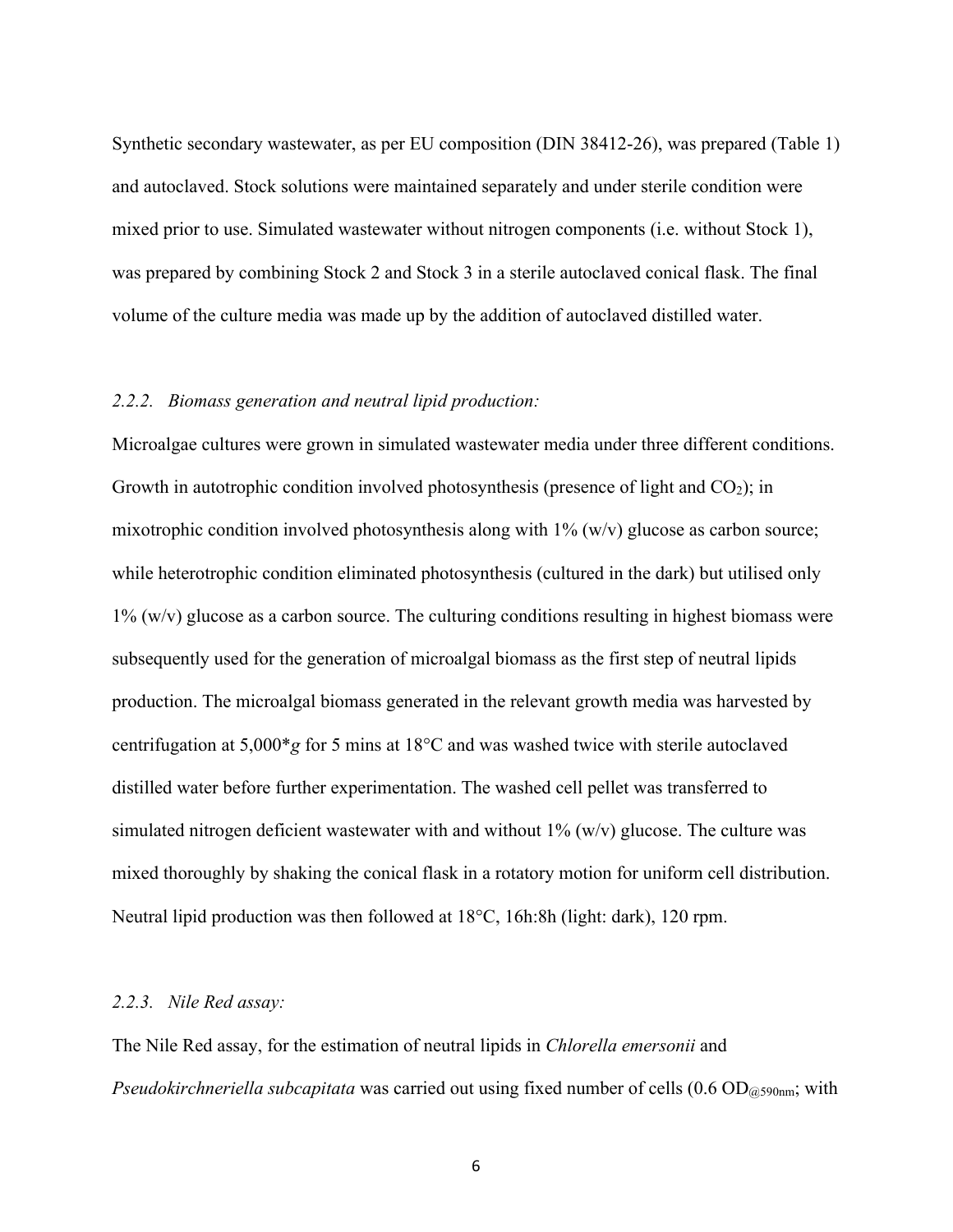1 O.D $_{@590nm}$ =10<sup>7</sup> cells/ml) from the simulated wastewater growth media. The cells were transferred to nitrogen deficient wastewater media and after one week of culturing (18°C with 16h:8h (light: dark) cycle, 120rpm) in nitrogen deficient wastewater; 10mls of culture were aseptically removed into a universal tube. The culture was centrifuged at 5,000\**g* for 5mins and the culture media was discarded. The microalgal cell pellet was then mixed thoroughly in 10mls of double distilled water and, subsequently, 50µl of this was used for assay. The assay was carried out in quintuplets utilising a flat bottom transparent 96-well microtiter plate. Into each well 100µl of double distilled water, initially, and 50µl of microalgae culture, subsequently, were added followed by 100µl of Nile Red dye. Neutral lipid estimation in *Chlorella emersonii* and *Pseudokirchneriella subcapitata* was carried out using Nile Red dye with 5µg/ml and 10µg/ml concentrations respectively in 20% (v/v) DMSO.

For quantification of neutral lipids, a working range of triolein standard (between 1µg/ml to 15µg/ml) was prepared in neat chloroform. For the quantification, in individual well of a 96-well plate,  $100\mu$ l of ddH<sub>2</sub>O,  $100\mu$ l of  $10\mu$ g/ml nile red (in 20% v/v DMSO) and 50 $\mu$ l of the respective triolein concentration was mixed, in quintuplet. Fluorescence intensity was measured at 530nm excitation and 580nm emission wavelength after 5mins of incubation. The fluorescence intensity from various concentrations of triolein was used for standard curve preparation and for neutral lipids quantification in microalgae biomass.

#### *2.3. In-Situ Transesterification*

*In-situ* transesterification of microalgae biomass was executed as per Tran and co-workers' protocol (Tran *et al.*, 2012) with minor deviations. In brief, 0.5g of freeze-dried microalgae biomass was mixed with 20ml of neat methanol and sonicated at 70 amplitude for 20mins, using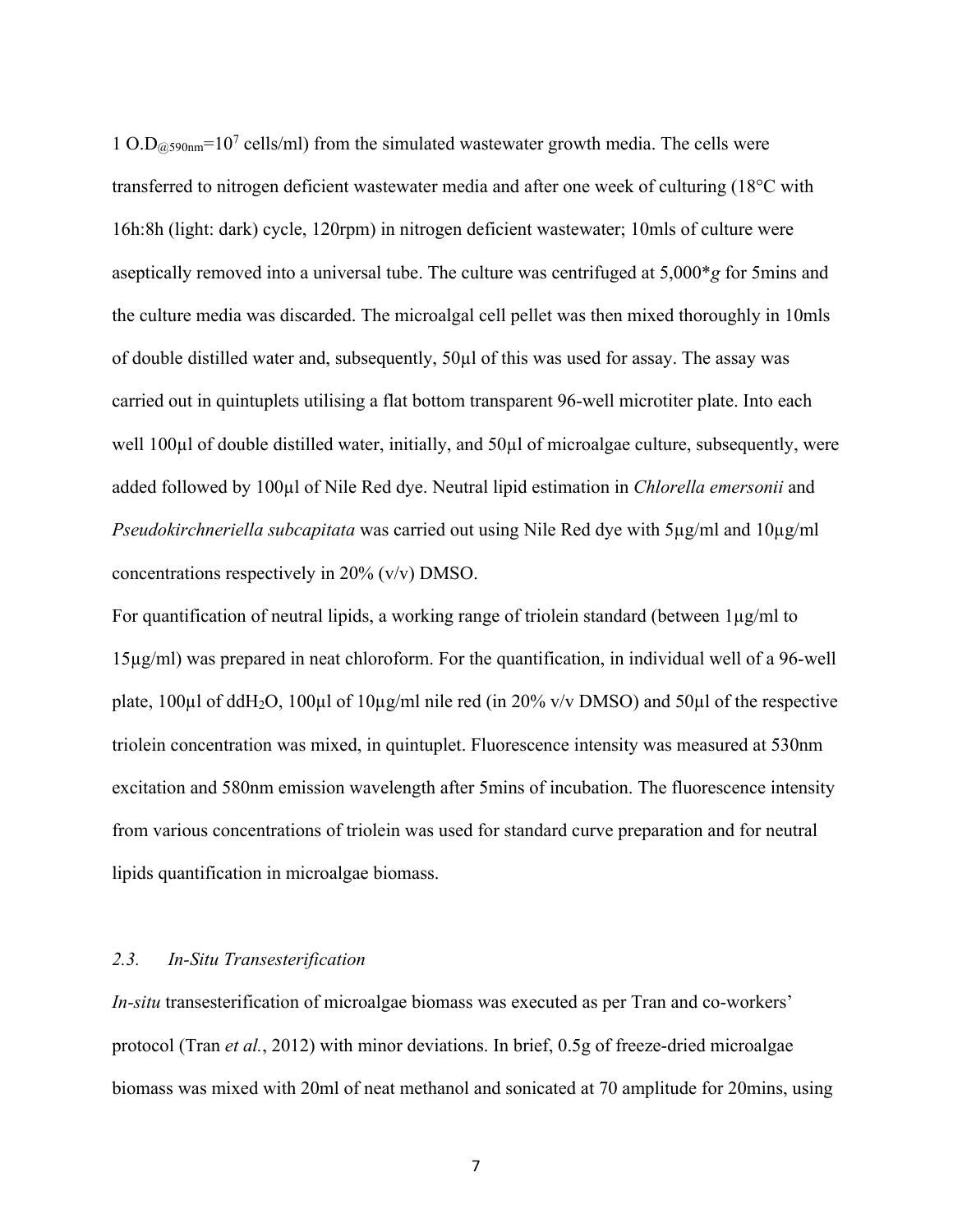QSonica Q55 sonicator. After sonication, methanol was evaporated by placing the container in a fume hood for 60mins to obtain an oil-containing slurry. This slurry was later mixed, by vortexing for 5mins with 5ml of *n*-hexane. 500IU of lipase/g of microalgae oil was subsequently added to the mixture along with 5ml of methanol to initiate the transesterification reaction at 40°C for 72h. To overcome the issue of solvent evaporation; each reaction was carried out in a sealed glass container. After transesterification, the sample was centrifuged at 5,000\**g* for 10mins and the upper solvent layer containing FAMEs was pipetted carefully to a clean sealed glass container. The FAMEs generated were analysed by Thin Layer Chromatography (TLC) and Gas Chromatography (GC). The yield of biodiesel from microalgae biomass was calculated as per (Cao *et al.*, 2013);

Biodiesel Yield (%) = 
$$
\frac{Biodiesel Mass(g)}{Algae mass(g) X Oil content (%)}
$$

#### *2.4. Thin Layer Chromatography and Gas Chromatography*

Post transesterification TLC FAMEs detection was carried out as per Kim and colleagues (Kim *et al.*, 2014) with no deviations. In brief, a 90:10 (v/v) *n*-hexane: diethyl ether solvent mix was used as the mobile phase and after full development of TLC plate, the FAME spots were visualized using a 10% (v/v) ethanoic phosphomolybdic acid spray, followed by drying at 105 $\degree$ C for 5mins.

The GC method of (David, Sandra and Vickers, 2005) was used for FAME analysis. In brief, a Bruka GC column (0.25mm Internal Diameter and 30m Length) operating as part of a 0.25µm particle size Scion-436GC machine with FID detector, was used for FAME analysis. FAMEs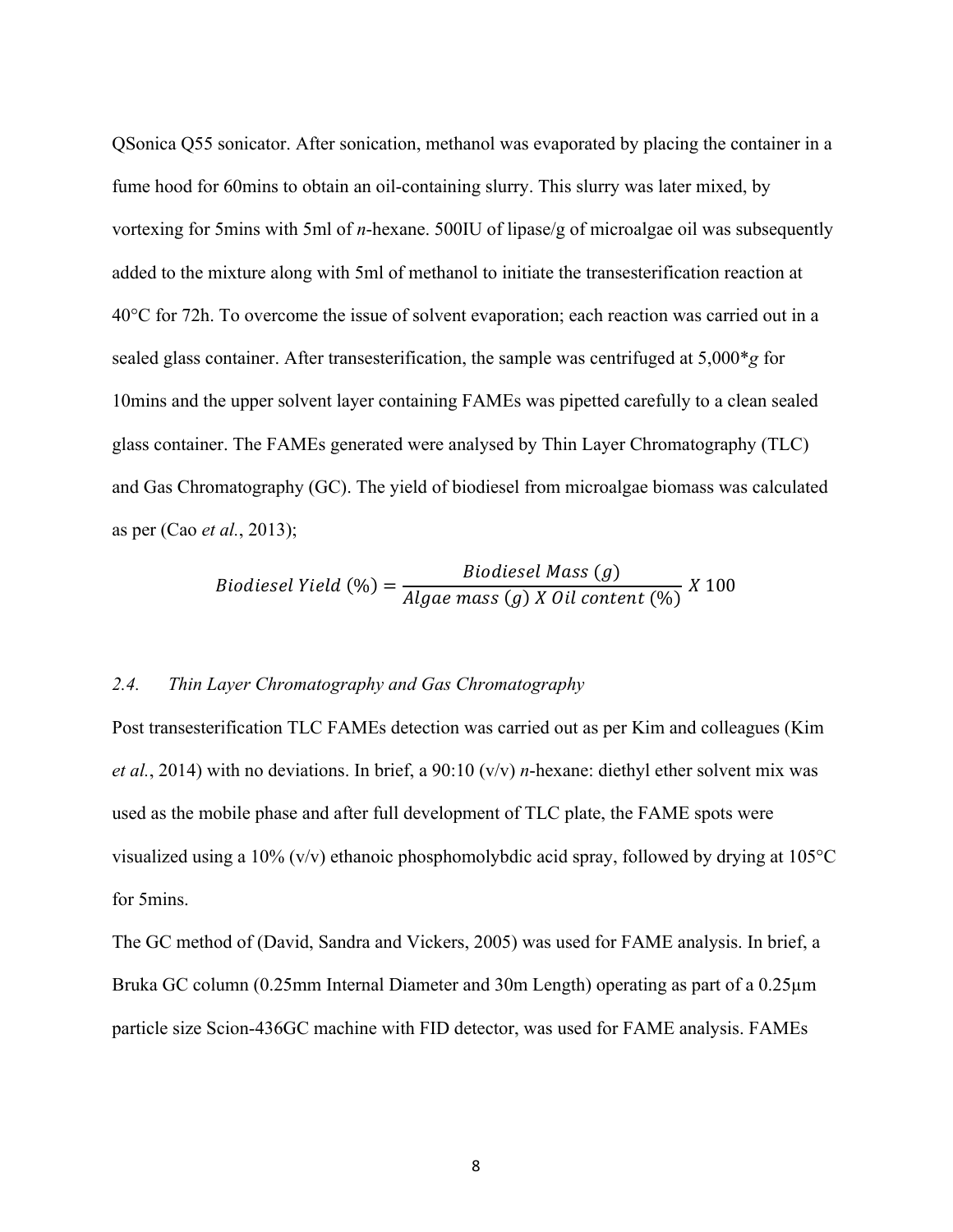identification was carried out by comparing their Retention Time (RT) of the product with RT of

a 37-component FAME standard mix (Sigma).

#### *2.5. Experimental Scheme*



#### 3. Results and Discussion:

#### *3.1. Chlorella emersonii* and *Pseudokirchneriella subcapitata biomass generation*

Mixotrophic cultivation improves the efficient use of light or eliminates its requirement by cells; CO2 and organic carbon are used in photosynthetic and respiratory metabolism simultaneously, resulting in a synergistic effect of autotrophic (carbon dioxide fixation by Calvin-Bensen cycle) and heterotrophic processes (Yeesang and Cheirsilp, 2014). Though various sources of organic carbon (glucose, acetate, sucrose etc.) have been used for mixotrophic and heterotrophic growth conditions, the most prevalent source is glucose due to its availability (Perez-Garcia *et al.*, 2011).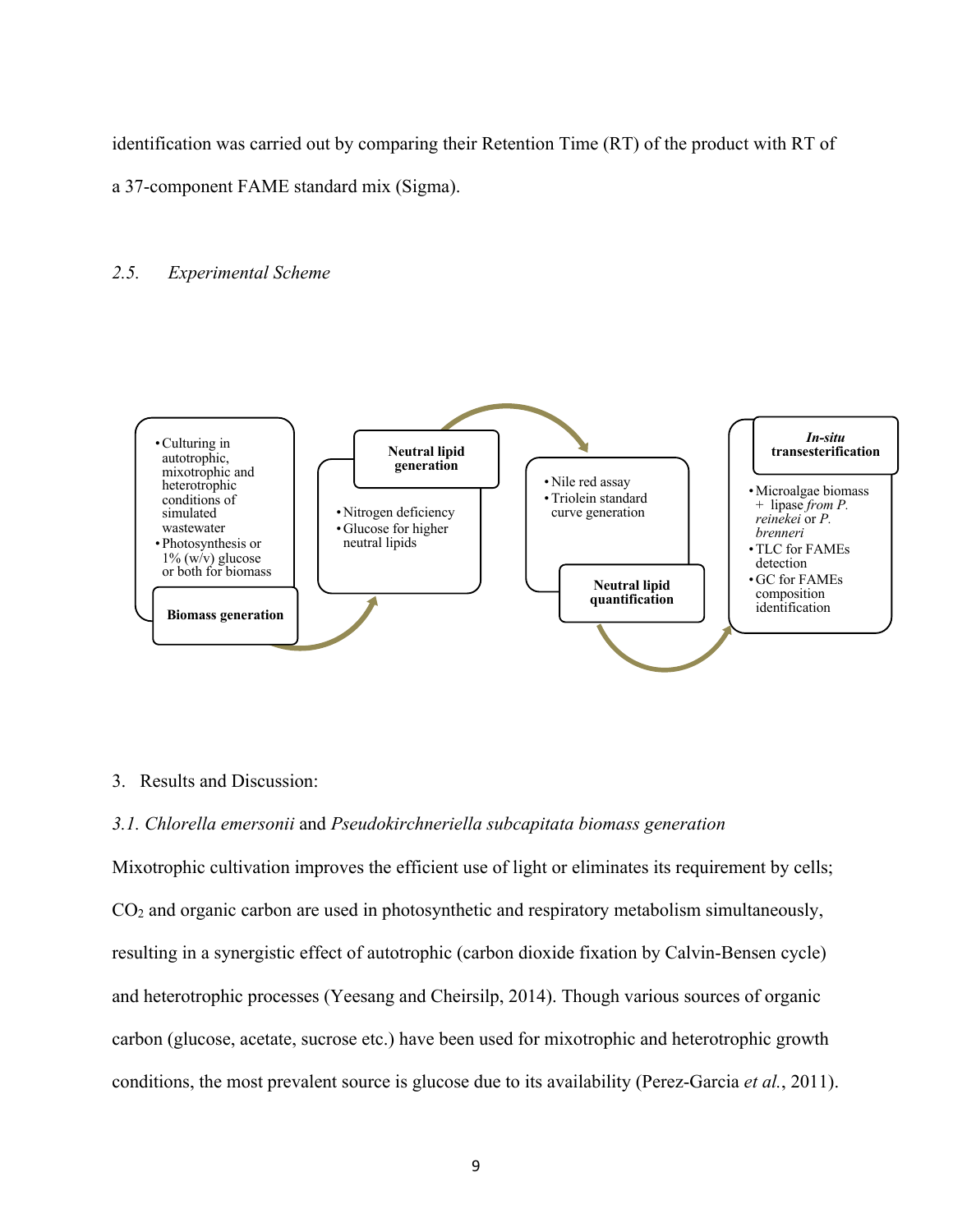Furthermore, glucose is one of the final photosynthesis products; and would suggest that any photosynthetic microorganism must be able to incorporate it in its metabolism (Yeesang and Cheirsilp, 2014). Therefore, in the current study glucose was used as a source of organic carbon for mixotrophic and heterotrophic growth conditions for the microalgae strains. Figures 1 and 2 depict the growth curves, in different wastewater culturing conditions, for *Chlorella emersonii* and *Pseudokirchneriella subcapitata* respectively.

Mixotrophic growth conditions of microalgae have shown promising results for increasing both biomass and lipid content in many microalgae (Lee *et al.*, 1996; Yamane *et al.*, 2001; Lowrey, Brooks and McGinn, 2015; Ratnapuram, Vutukuru and Yadavalli, 2018). A maximum biomass concentration of 11.1g/L was observed in mixotrophic conditions, utilising glucose as organic carbon, for *Chlorella sorokiniana* compared to a 2.2g/L yield in photoautotrophic conditions for the same species (Lee *et al.*, 1996). Likewise, maximum biomass of 2.46g/L was also obtained for *Botryococcus braunii* cultured in mixotrophic conditions, where 5g/L of glucose was used as an organic carbon source (Yeesang and Cheirsilp, 2014). In the current study, to obtain a higher biomass of *Chlorella emersonii* and *Pseudokirchneriella subcapitata,* a 5-day and 8-day mixotrophic culturing mode respectively was found to be optimum. Furthermore, a difference in physiological appearance was observed for both the cultures for different growth conditions (see Appendices 1 and 2), indicating a reduced production of chlorophyll in mixotrophic and heterotrophic mode.

#### *3.2.Neutral lipid production in nitrogen deficient conditions*

The ability of microalgae to survive or proliferate over a wide range of environmental conditions can be due to unusual cellular lipids, as well as an ability of microalgae to modify lipid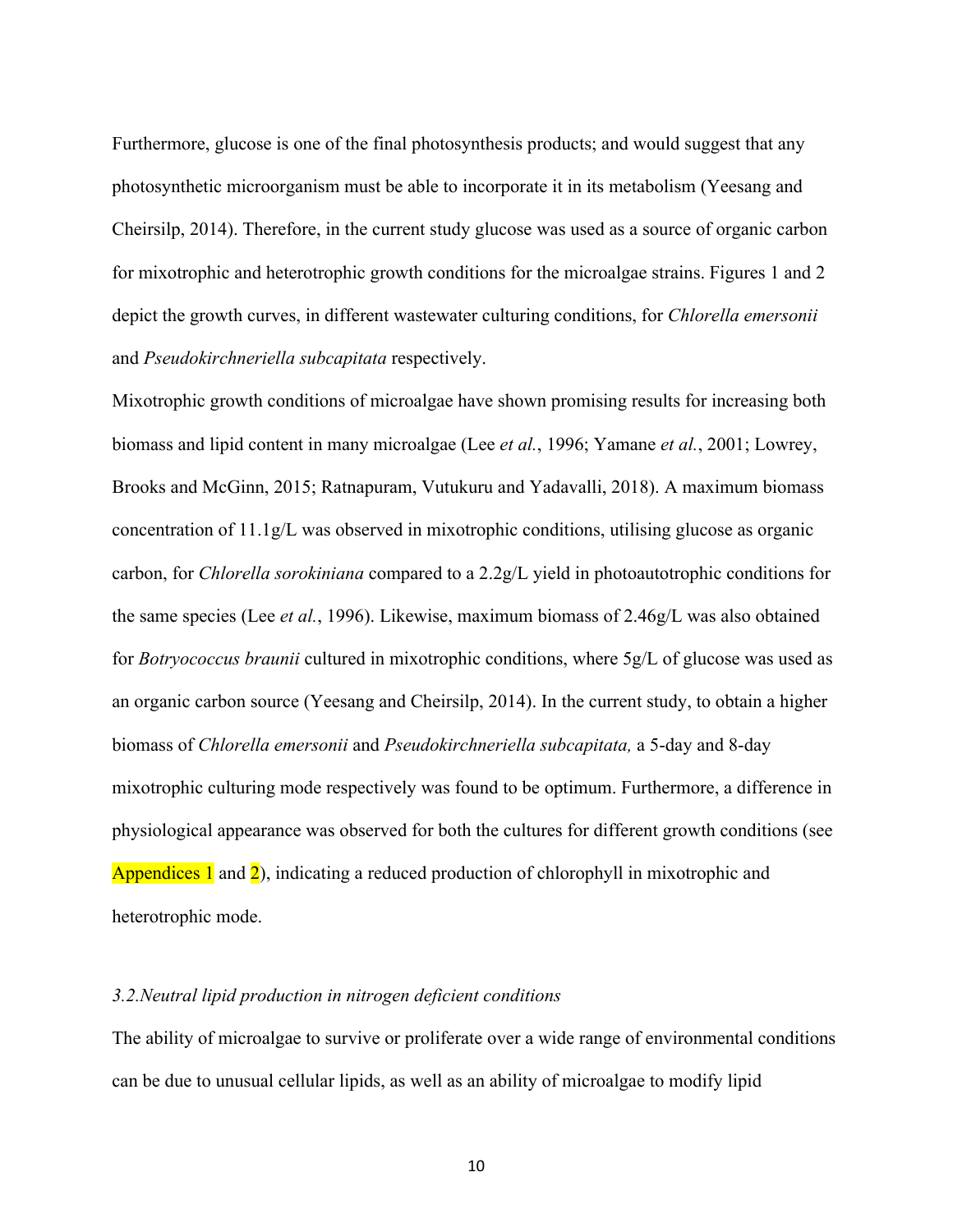metabolism, in response to altered environmental conditions (Thompson, 1996; Wada and Murata, 1998; Gouveia and Oliveira, 2009). Shen and colleagues (Shen *et al.*, 2009) have demonstrated that limiting certain nutrients (e.g. nitrogen) can result in higher lipid production and storage, as the microalgal cells respond to the stress conditions imposed. Spoehr and Milner (Spoehr and Milner, 1949), first demonstrated that lipid content could be increased (from 5% to 85%) in nitrogen starved *Chlorella pyrenoidosa* culture, and since then nutrient deficiency/depletion (particularly nitrogen) has been regarded as the most efficient approach to increase lipid content in algae (Rodolfi *et al.*, 2009).

In the current study, the depletion of nitrogen sources from simulated wastewater media in cultivation of *Chlorella emersonii* (Figure 3) and *Pseudokirchneriella subcapitata* (Figure 4) resulted in the production of maximum neutral lipids after 6 and 12 days of incubation respectively. The increase in lipid production under nitrogen limited conditions is typically due to the disorganization of lipid synthesizing enzymes being less than compared to carbohydrate synthesizing enzymes; thus, the major proportion of carbon is fixed in lipids (Becker, 1994). A high concentration of the appropriate nutrients is necessary for a high growth rate and maximum biomass; but accumulation of a large concentration of lipids normally cannot take place during such growth. Culturing under a nitrogen deficient conditions leads to higher lipid accumulation, but with lower biomass, and vice-versa. In order to balance the challenges associated with simultaneous production of biomass and neutral lipids; a two-stage cultivation process can be followed, as executed in this study. The first step of cultivation focuses on microalgal biomass generation by providing optimum nutrients. In the second stage, the biomass from the first stage is harvested, washed with deionized water to remove any traces of nitrogen or other nutrients from stage one and then the biomass is grown in nitrogen deficient media.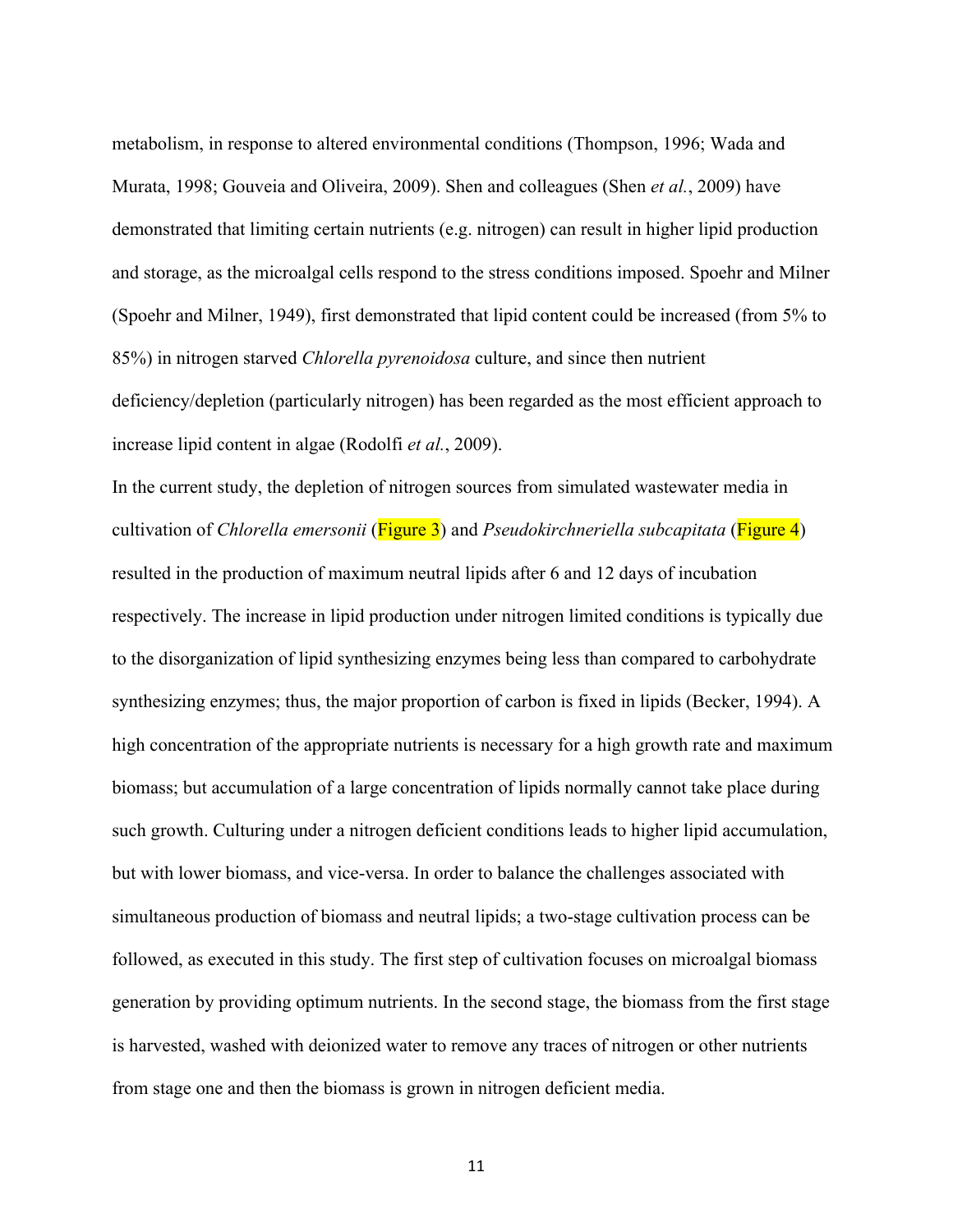The absence of nutrients (nitrogen or phosphorous) in stage two of the cultivation process reduces the biomass however; incorporation of an organic carbon source like glucose or sodium acetate is known to enhance the lipid production along with biomass. A similar two-stage approach was also carried out to enhance neutral lipid content in *Nannochloropsis gaditana*, *Tetraselmis chuii*, *Tetraselmis suecica* and *Phaeodactylum tricornutum* (Pedro *et al.*, 2013) and in *Chlorella vulgaris* (Cui *et al.*, 2017). Heterotrophic lipid generation conditions in *Chlorella protothecoides* have demonstrated an increase in lipid content from 15% to 55% (Miao and Wu, 2006). Likewise, the addition of 4g/L sodium acetate in nitrogen and phosphorous deficient media increased total lipid content by 93% in *Chlamydomonas reinhardtii* (Yang *et al.*, 2018). This mirrors the observations in the current study; following the two-step cultivation for *Chlorella emersonii* and *Pseudokirchneriella subcapitata* an increase in lipid content was observed when 10g/L of glucose was added in a nitrogen starved environment. In autotrophic nitrogen deficient media 6 days and 13 days of cultivation generated maximum neutral lipid content, however; in a mixotrophic condition a 45% and 64% increase in neutral lipid content was achieved after 13 days and 21 days of cultivation for *Chlorella emersonii* (Figure 3) and *Pseudokirchneriella subcapitata* (Figure 4) respectively.

Microscopic examination of microalgal cells indicated *Chlorella emersonii* to be spherical and *Pseudokirchneriella subcapitata* to be sickle shaped (**Appendix 3 (a) and 4 (a)**). Treatment of microalgal cells with  $20\%$  (v/v) DMSO containing Nile Red generated fluorescence when cells were observed under green excitation zone (530nm) and a red emission zone (604nm; Appendix 3 (b), 4 (b)). The presence of fluorescence after excitation of Nile Red treated microalgal cells indicated the presence of neutral lipids in the microalgal strains.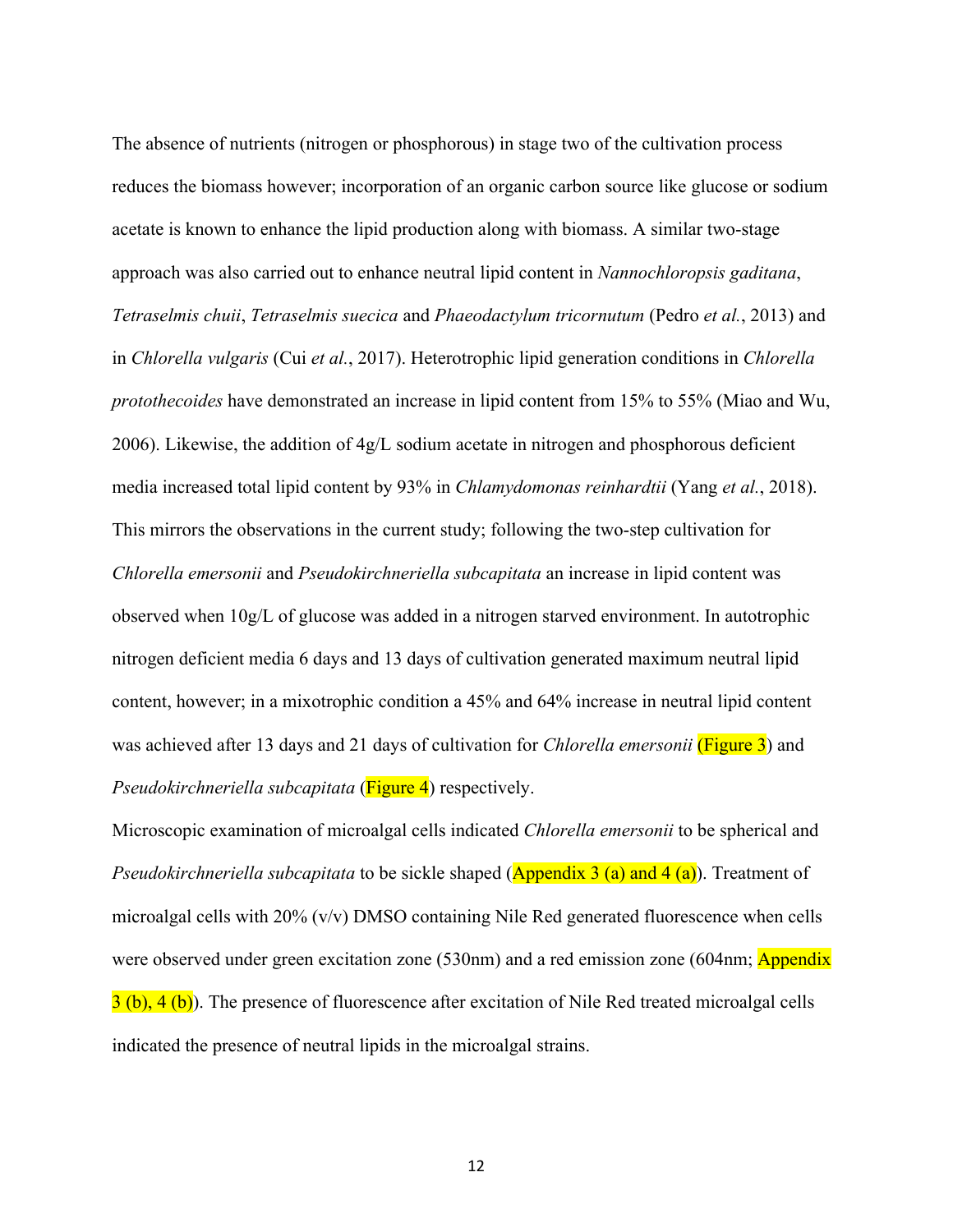Using the standard curve generated by a five-point calibration of triolein ( $\Delta$ ppendix 5), the concentration of triacylglycerols in *Chlorella emersonii* and *Pseudokirchneriella subcapitata* after following the two step cultivation; 13 and 21 days of culturing in nitrogen deficient media with 1% (w/v) glucose was calculated to be  $0.61 \pm 0.017$  mg/mg and  $0.31 \pm 0.006$  mg/mg of biomass respectively.

*3.3.In-situ transesterification of microalgae lipids to produce Fatty Acid Methyl Esters In-situ* transesterification of *Chlorella emersonii* and *Pseudokirchneriella subcapitata* lyophilised biomass containing triacylglycerides (TAGs) and free lipase from *P. reinekei* (H1) and *P. brenerri* (H3) after 72h of incubation at 40°C resulted in FAMEs generation, as detected by TLC ( $\Delta$ ppendix 6). The transesterification time of 72h in the current study can be reduced by either increasing the ratio of methanol: oil or by increasing the amount of lipase used in the transesterification reaction (Jagadale and Jugulkar, 2012; El-batal *et al.*, 2016; Rangel-Basto *et al.*, 2018; Lv, Sun and Jinming Lu, 2019). Though the generation of FAMEs from *Chlorella emersonii* and *Pseudokirchneriella subcapitata* biomass was observed within 24h of incubation, a 72h incubation was carried out to achieve maximum yield.

Alcohol is required for *in-situ* transesterification during the oil extraction step and the transesterification of microalgal neutral lipids; therefore larger quantities of alcohol are used in *in-situ* transesterification reactions compared to the commercial biodiesel production process (Dianursanti, Religia and Wijanarko, 2015; Park, Park and Lee, 2015). For *in-situ* transesterification, the use of co-solvent increases the biodiesel yield. Co-solvents also aid oil extraction from microalgal cells and enhance the contact of microalgal oils with the esterification reagent (Cao *et al.*, 2013). Hexane and *t*-butanol are the most common co-solvents used during *in-situ* enzymatic transesterification reactions (Heitz *et al.*, 2016). As the lipase from *P. reinekei*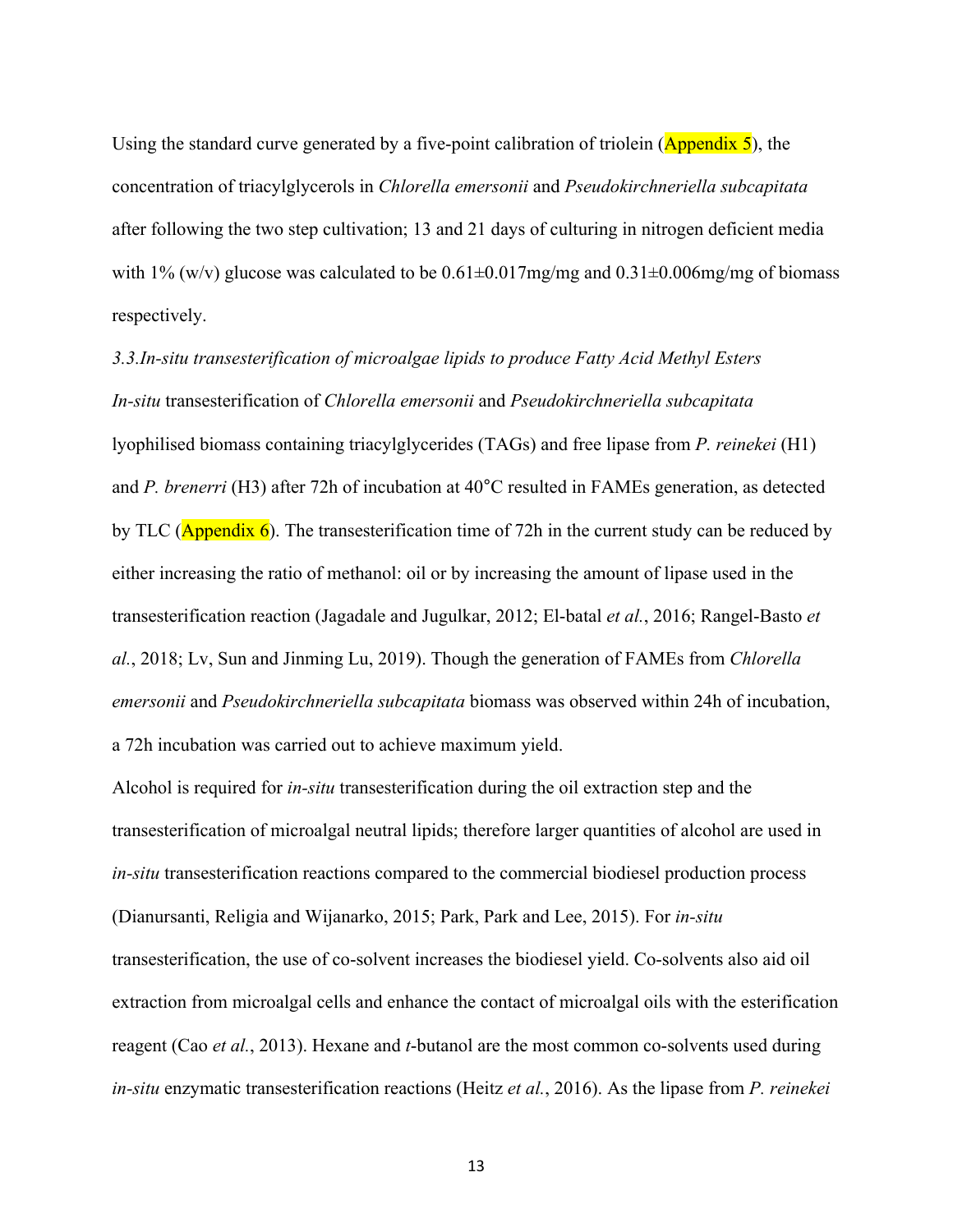(H1) and *P. brenneri* (H3) showed enhanced lipolytic activity in *n*-hexane, *n*-heptane and cyclohexane (Priyanka *et al.*, 2019), any of these solvents could be used as the co-solvent of choice for the *in-situ* transesterification reaction of *Chlorella emersonii* and *Pseudokirchneriella subcapitata* neutral lipids. The use of *n*-hexane with methanol 1:1 (v/v) has been reported to increase FAME conversion by 94% (Dianursanti, Religia and Wijanarko, 2015), and therefore, a 1:1 (v/v) ratio of methanol and *n*-hexane were used for *in-situ* biodiesel/FAME synthesis from *Chlorella emersonii* and *Pseudokirchneriella subcapitata* in this study. The yield of FAMEs generated after *in-situ* transesterification was calculated to be 24%.

After analysis via GC, a higher percentage of C18:0 unsaturated fatty acid methyl esters was observed in the FAMEs generated from the neutral lipids of *Chlorella emesonii* and *Pseudokirchneriella subcapitata*; irrespective of the lipase used for the transesterification reaction (Table 2). This result echoes previous studies where nitrogen deficient culturing induces the accumulation of C16:0 and C18:0 unsaturated fatty acid methyl esters in microalgae strains (Rodolfi *et al.*, 2009; Tang *et al.*, 2011). A different percentage of FAMEs composition was obtained when different lipase sources were used for transesterification of same microalgae biomass. This FAMEs composition variation could be due to different substrate specificities of the lipases used. Increased accumulation of C18 unsaturated fatty acid methyl esters under a nitrogen starvation condition has also been reported in *Nannochloropsis* sp. (Rodolfi *et al.*, 2009), *Chlorella minutissima* UTEX 2341 (Tang *et al.*, 2011) and *Nannochloropsis oculata* (Su *et al.*, 2011). Appendix 7 is a GC chromatogram of FAMEs generated after *in-situ* transesterification of neutral lipids from *Chlorella emersonii* using lipase from *P. reinekei* (H1).

FAMEs generated after the transesterification of *Chlorella emersonii* and *Pseudokirchneriella subcapitata* contain higher percentage of unsaturated fatty acid methyl esters though can suffer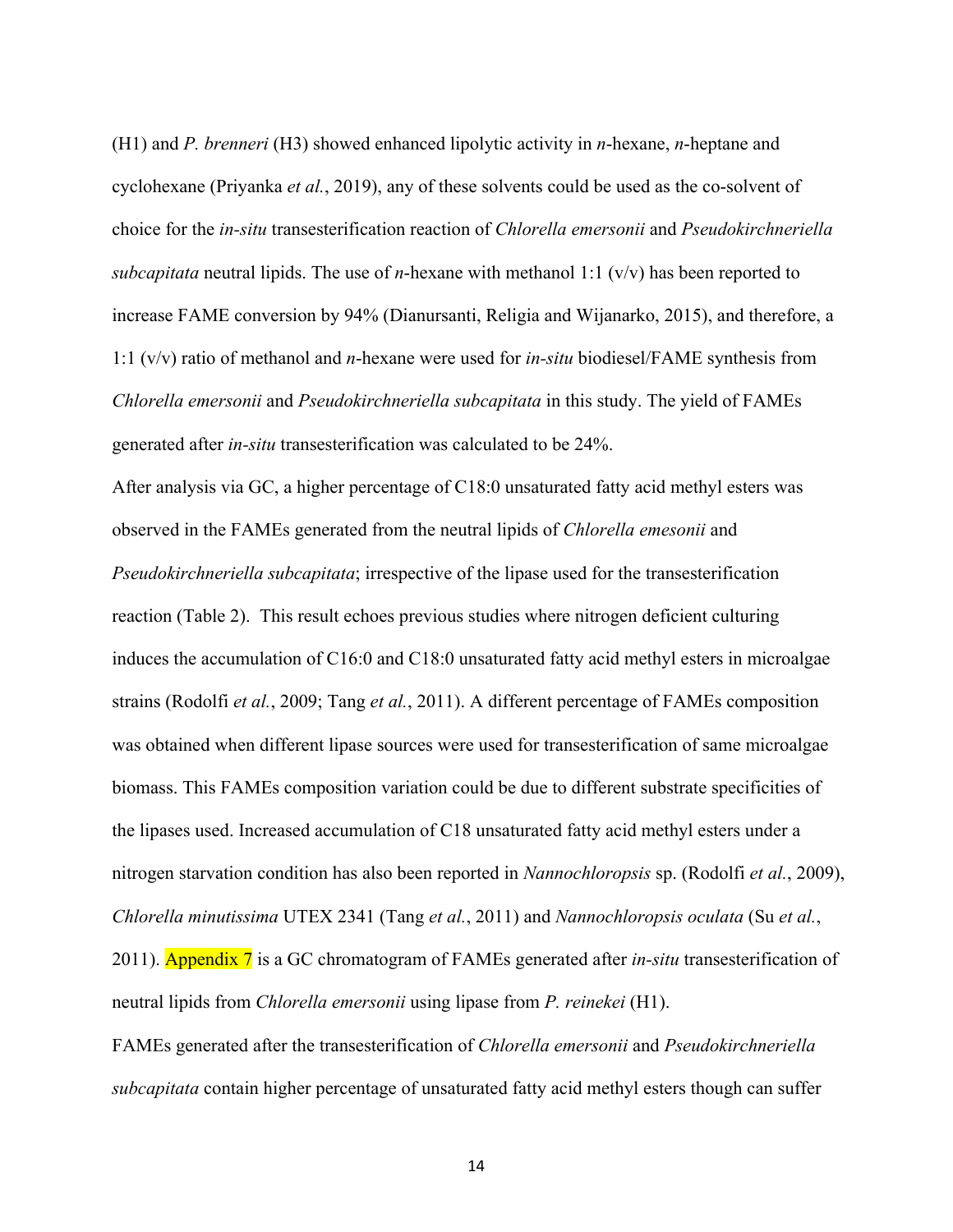from higher oxidation but can attribute towards a good cloud point (CP) and pour point (PP). The generated FAMEs, if blended with appropriate percentages of saturated fatty acid methyl esters, can be used as a vehicle fuel substitute.

#### 4. Conclusion:

This study demonstrated maximum biomass generation from *Chlorella emersonii* and *Pseudokirchneriella subcapitata* was achieved under mixotrophic culturing conditions in simulated wastewater supplemented with  $10g/L$  glucose (1% w/v). Neutral lipid accumulation was subsequently induced through nitrogen depletion and converted, via *in-situ* transesterification, to FAMEs which comprised primarily unsaturated fatty acid methyl esters as revealed by GC analysis. Although the final transesterification product generated was pure, further analysis of the analytical properties are required to identify future commercial applications as a biodiesel substitute. This study provides a proof of concept for utilizing natural environmentally friendly feeds for the generation of biofuels.

#### Acknowledgement

This research was funded by *Fiosraigh* Scholarship (PB04146) granted by Technological University Dublin.

#### References

1. Balat, M. and Balat, H. (2010) 'Progress in biodiesel processing', *Applied Energy*. Elsevier,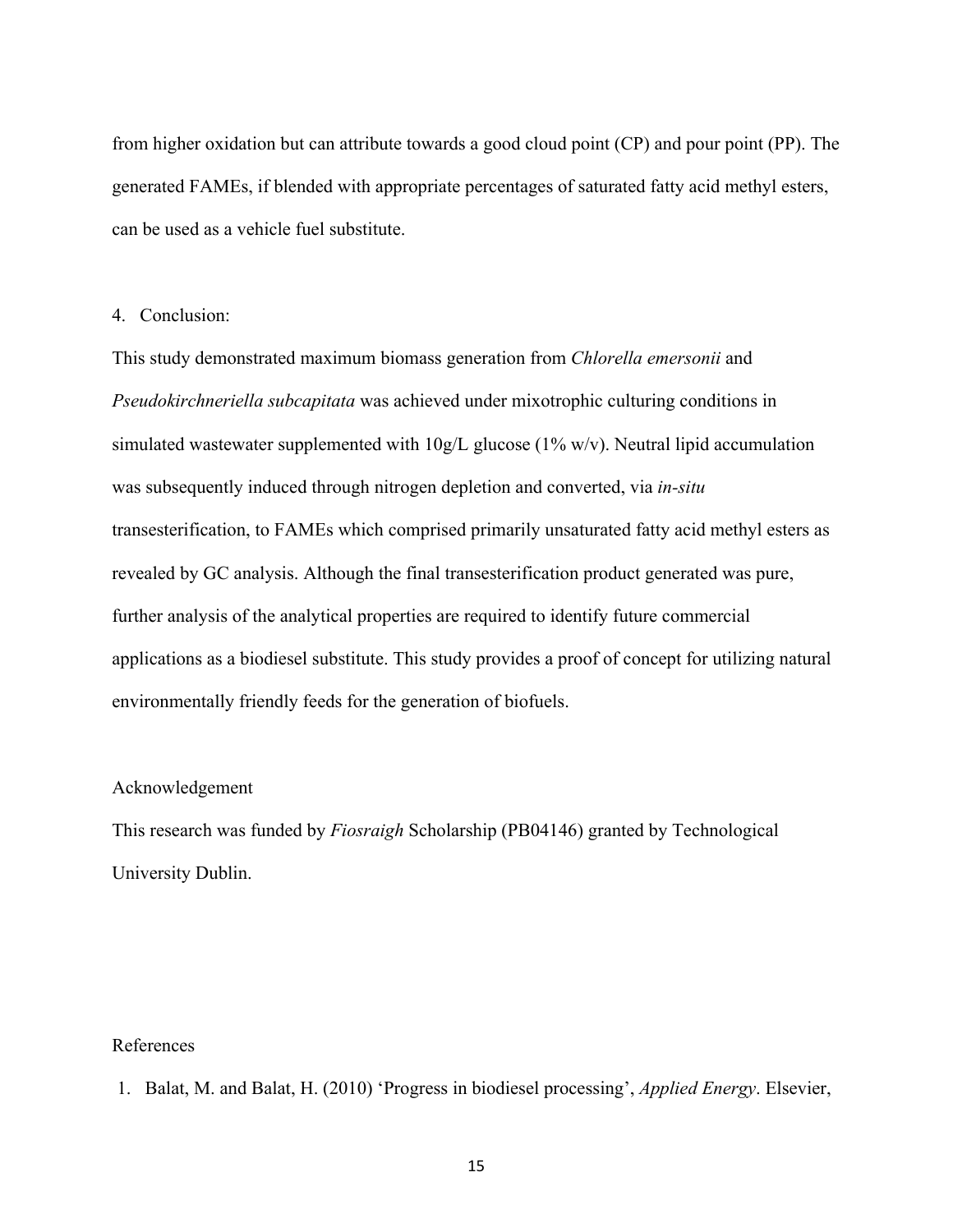87(6), 1815–1835.

- 2. Becker, E. W. (1994) *Microalgae: Biotechnology and Microbiology*. 10th edn. Cambridge University Press, 1994, United Kingdom.
- 3. Cao, H. *et al.* (2013) 'Direct biodiesel production from wet microalgae biomass of *Chlorella pyrenoidosa* through in situ transesterification', *BioMed Research International*, 2013. Article ID 930686.
- 4. Chen, W. *et al.* (2009) 'A high throughput Nile red method for quantitative measurement of neutral lipids in microalgae', *Journal of Microbiological Methods*. Elsevier B.V., 77(1), 41– 47.
- 5. Cui, H. *et al.* (2017) 'Two-stage mixotrophic cultivation for enhancing the biomass and lipid productivity of *Chlorella vulgaris*', *AMB Express*. Springer Berlin Heidelberg, 7(1).
- 6. David, F., Sandra, P., Vickers, A. K. 2005. Column Selection for the Analysis of Fatty Acid Methyl Esters. Agilent Technologies Palo Alto, CA, USA.
- 7. Dianursanti, Religia, P. and Wijanarko, A. (2015) 'Utilization of n-Hexane as Co-solvent to Increase Biodiesel Yield on Direct Transesterification Reaction from Marine Microalgae', *Procedia Environmental Sciences*. 23, 412–420.
- 8. Doan, T.-T. Y. and Obbard, J. P. (2011) 'Improved Nile Red staining of *Nannochloropsis* sp.', *Journal of Applied Phycology*, 23(5), 895–901.
- 9. El-batal, A. *et al.* (2016) 'Biodiesel Production by *Aspergillus niger* Lipase Immobilized on Barium Ferrite Magnetic Nanoparticles', *Bioengineering*, 3(2), 14.
- 10. Gouveia, L. and Oliveira, A. C. (2009) 'Microalgae as a raw material for biofuels production', *Journal of industrial microbiology & biotechnology*, 36(2), 269–274.
- 11. Guzman, H. M. *et al.* (2011) 'Analysis of interspecific variation in relative fatty acid composition: use of flow cytometry to estimate unsaturation index and relative polyunsaturated fatty acid content in microalgae', *Journal of Applied Phycology*, 23(1), 7– 15.
- 12. Halim, R. *et al.* (2012) 'Microalgal cell disruption for biofuel development', *Applied Energy*. 91(1), 116–121.
- 13. Heitz, M. *et al.* (2016) 'Enzymatic transesterification of lipids from microalgae into biodiesel: a review', *AIMS Energy*, 4(6), 17–855.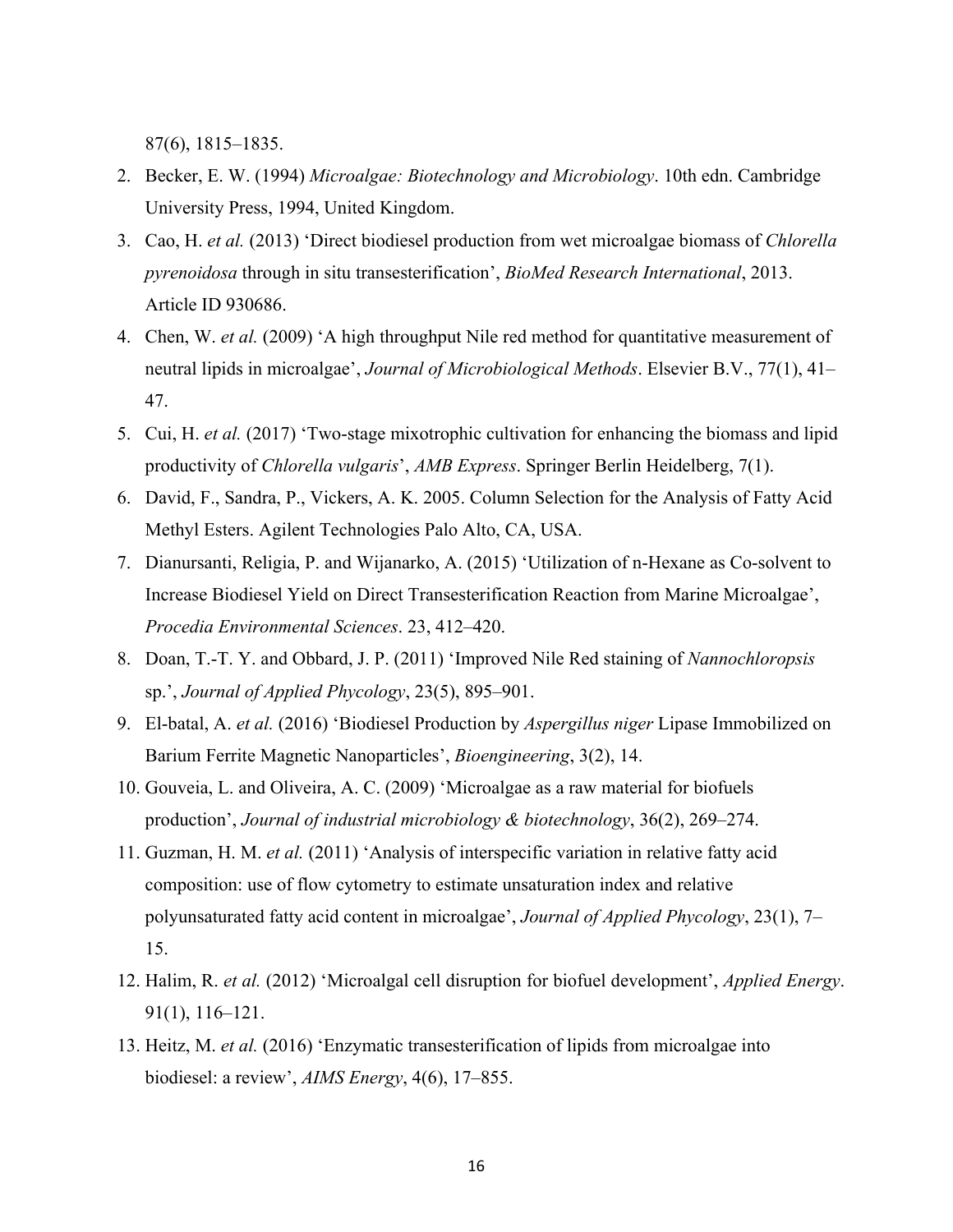- 14. Huang, G.-H., Chen, G. and Chen, F. (2009) 'Rapid screening method for lipid production in alga based on Nile red fluorescence', *Biomass and Bioenergy*, 33(10), 1386–1392.
- 15. Jaeger, K.-E. and Reetzb, M. T. (1998) 'Microbial lipases form versatile tools for biotechnology', *Trends in Biotechnology*, 16(9), 396–403.
- 16. Jagadale, S. S. and Jugulkar, L. . (2012) 'Review of various reaction parameters and other factors affecting on production of chicken fat based biodiesel', *International journal of modern engineering research*, 2(2), 407–411.
- 17. Kim, G. V. *et al.* (2014) ' Enhancement of Biodiesel Production from Marine Alga, *Scenedesmus* sp. through *In Situ* Transesterification Process Associated with Acidic Catalyst ', *BioMed Research International*, 2014, 1–11.
- 18. Lam, M. K. and Lee, K. T. (2012) 'Microalgae biofuels: A critical review of issues, problems and the way forward', *Biotechnology Advances*. 30(3), 673–690.
- 19. Lee, Y. K. *et al.* (1996) 'Mixotrophic growth of *Chlorella sorokiniana* in outdoor enclosed photobioreactor', *Journal of Applied Phycology*, 8(2), 163–169.
- 20. Lowrey, J., Brooks, M. S. and McGinn, P. J. (2015) 'Heterotrophic and mixotrophic cultivation of microalgae for biodiesel production in agricultural wastewaters and associated challenges—a critical review', *Journal of applied phycology*, 27(4), 1485–1498.
- 21. Lv, Y., Sun, S. and Jinming Lu (2019) 'Biodiesel Production Catalyzed by a Methanol-Tolerant Lipase A from *Candida antarctica* in the Presence of Excess Water', *ACS Omega*, 4(22), 20064–20071.
- 22. Mairet, F. *et al.* (2011) 'Modelling neutral lipid production by the microalga *Isochrysis aff. galbana* under nitrogen limitation', *Bioresource Technology*. 102(1), 142–149.
- 23. Miao, X. and Wu, Q. (2006) 'Biodiesel production from heterotrophic microalgal oil', *Bioresource Technology*, 97(6), 841–846.
- 24. Milano, J. *et al.* (2016) 'Microalgae biofuels as an alternative to fossil fuel for power generation', *Renewable and Sustainable Energy Reviews*. 58, 180–197.
- 25. Park, J.-Y., Park, M. S. and Lee, Y.-C. (2015) 'Advances in direct transesterification of algal oils from wet biomass', *Bioresource Technology*. 184, 267–275.
- 26. Pedro, A. S. *et al.* (2013) 'Marine microalgae selection and culture conditions optimization for biodiesel production', *Bioresource Technology*, 134, 353–361.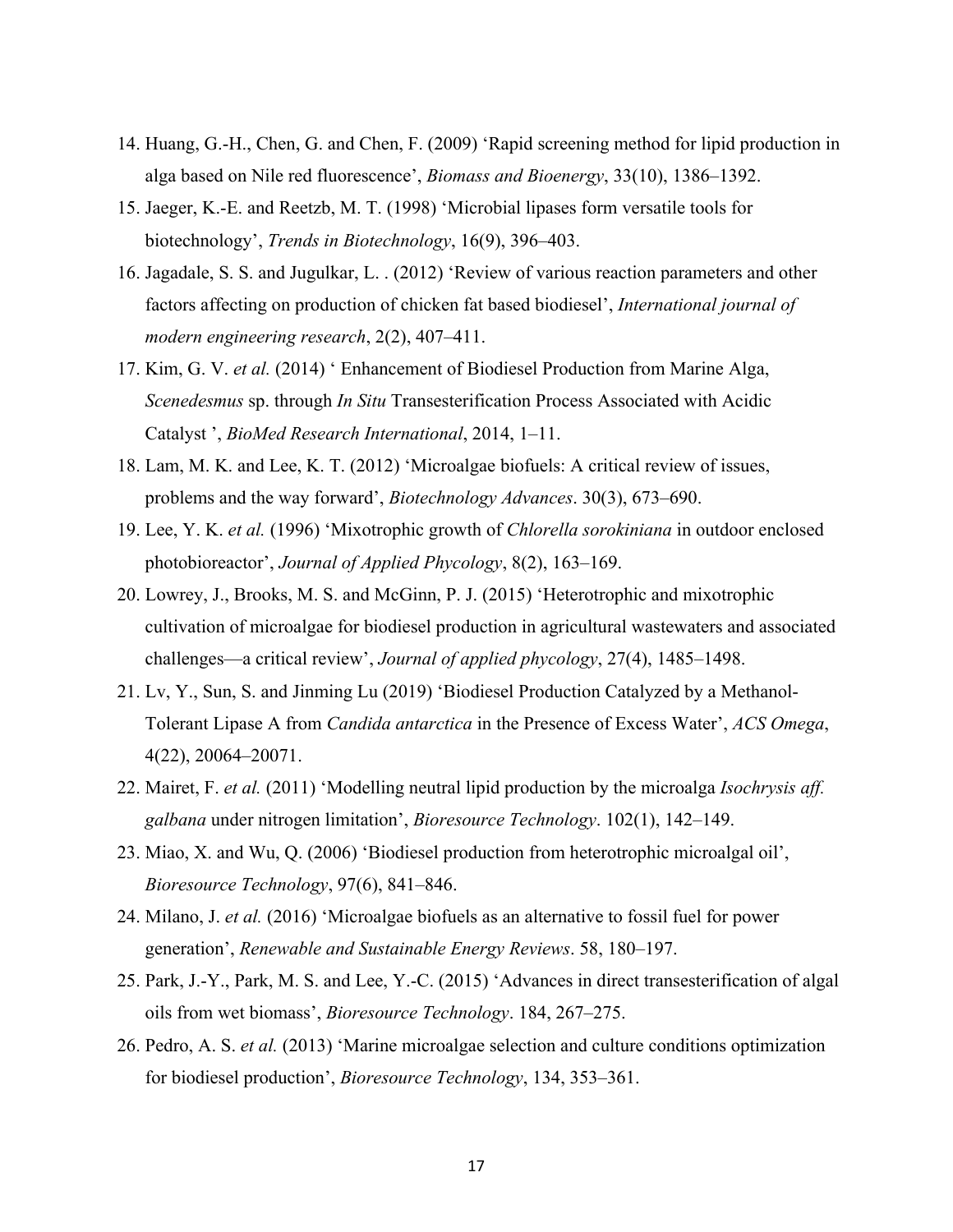- 27. Perez-Garcia, O. *et al.* (2011) 'Heterotrophic cultures of microalgae: Metabolism and potential products', *Water Research*. 45(1), 11–36.
- 28. Pick, U. and Rachutin-Zalogin, T. (2012) 'Kinetic anomalies in the interactions of Nile red with microalgae', *Journal of Microbiological Methods*, 88(2), 189–196.
- 29. Priyanka, P. (2020). Novel Lipase(s): Application in Biodiesel production from Wastewater Grown Microalgae. PhD thesis. Technological University Dublin.
- 30. Priyanka, P. *et al.* (2019) 'Isolation, purification and characterization of a novel solvent stable lipase from *Pseudomonas reinekei*', *Protein Expression and Purification*. 121–130.
- 31. Rangel-Basto, Y. A. *et al.* (2018) 'The Effect of Temperature and Enzyme Concentration in the Transesterification Process of Synthetic Microalgae Oil', *Chemical engineering transactions*, 64, 331–336.
- 32. Ratnapuram, H. P., Vutukuru, S. S. and Yadavalli, R. (2018) 'Mixotrophic transition induced lipid productivity in *Chlorella pyrenoidosa* under stress conditions for biodiesel production', *Heliyon*. 4(1).
- 33. Rodolfi, L. *et al.* (2009) 'Microalgae for oil: Strain selection, induction of lipid synthesis and outdoor mass cultivation in a low-cost photobioreactor', *Biotechnology and Bioengineering*, 102(1), 100–112.
- 34. Ronald, H., Micheal, D. K. and Paul, W. A. (2012) 'Extraction of oil from microalgae for biodiesel production: A review', *Biotechnology Advances*. 30(3), 709–732.
- 35. Scott, S. A. *et al.* (2010) 'Biodiesel from algae: challenges and prospects', *Current Opinion in Biotechnology*. 21(3), 277–286.
- 36. Shen, Y. *et al.* (2009) 'Effect of nitrogen and extraction method on algae lipid yield', *International journal of agricultural and biological engineering*, 2(1), 51.
- 37. Spoehr, H. A. and Milner, H. W. (1949) 'The Chemical Composition of *Chlorella*; Effect of Environmental Conditions', *Plant Physiology*, 24(1), 120–149.
- 38. Su, C. H. *et al.* (2011) 'Factors affecting lipid accumulation by *Nannochloropsis oculata* in a two-stage cultivation process', *Journal of Applied Phycology*, 23(5), 903–908.
- 39. Tang, H. *et al.* (2011) 'Culture of microalgae *Chlorella minutissima* for biodiesel feedstock production', *Biotechnology and Bioengineering*, 108(10), 2280–2287.
- 40. Thompson, G. A. (1996) 'Lipids and membrane function in green algae', *Biochimica et*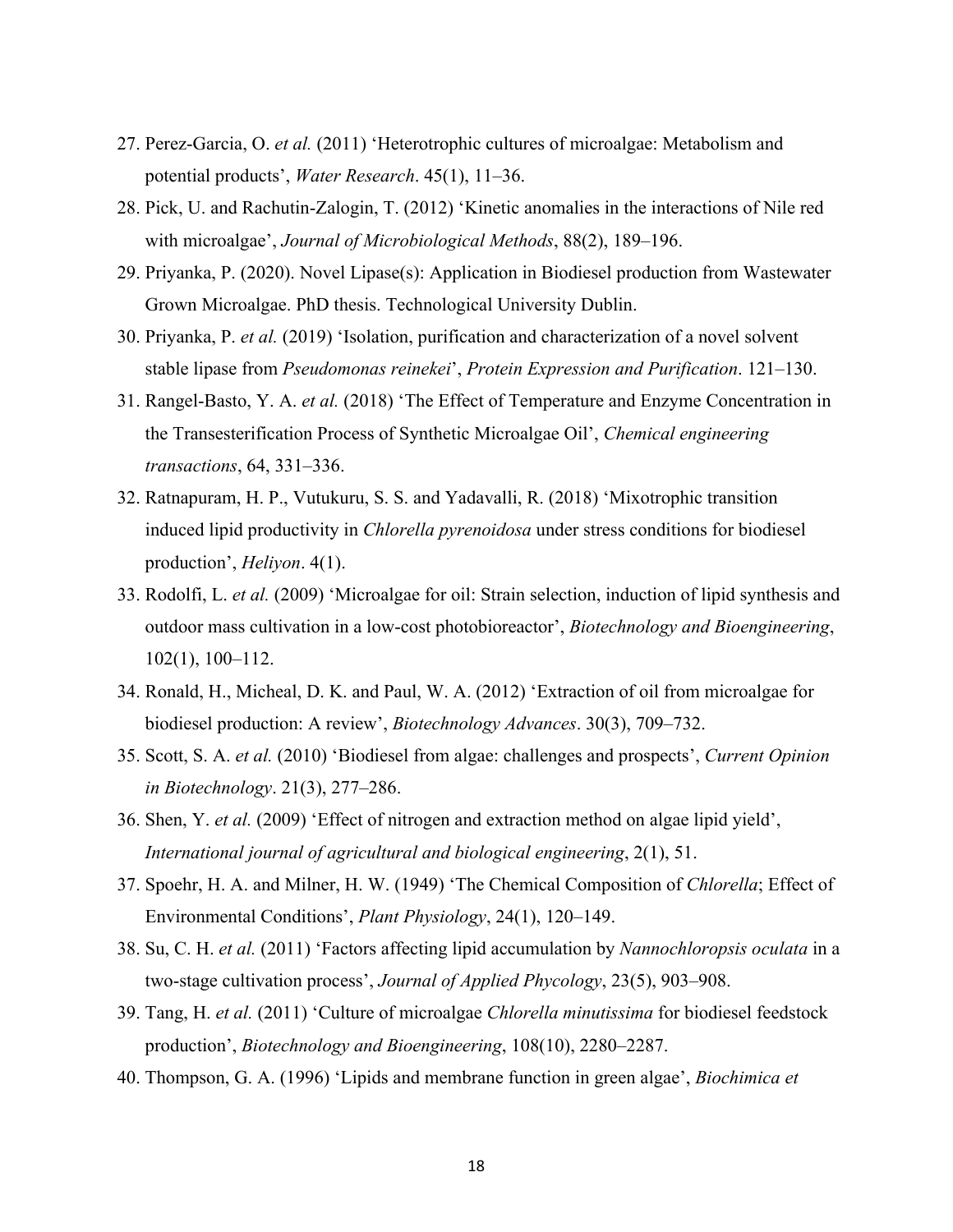*Biophysica Acta (BBA) - Lipids and Lipid Metabolism*. 1302(1), 17–45.

- 41. Tran, D. T. *et al.* (2012) 'Enzymatic transesterification of microalgal oil from *Chlorella vulgaris* ESP-31 for biodiesel synthesis using immobilized *Burkholderia* lipase', *Bioresource Technology*. 108, 119–127.
- 42. Ullah, K. *et al.* (2015) 'Assessing the potential of algal biomass opportunities for bioenergy industry: A review', *Fuel*. 143, 414–423.
- 43. Wada, H. and Murata, N. (1998) 'Membrane Lipids in Cyanobacteria', in *Lipids in Photosynthesis: Structure, Function and Genetics*. 6th edn. Springer, Dordrecht, 65–81.
- 44. Yamane, Y. *et al.* (2001) 'Biomass production in mixotrophic culture of *Euglena gracilis* under acidic condition and its growth energetics', *Biotechnology Letters*, 23, 1223–1228.
- 45. Yang, L. *et al.* (2018) 'Growth and lipid accumulation by different nutrients in the microalga *Chlamydomonas reinhardtii*', *Biotechnology for Biofuels*. 11(1), 1–12.
- 46. Yeesang, C. and Cheirsilp, B. (2014) 'Low-Cost Production of Green Microalga *Botryococcus braunii* Biomass with High Lipid Content Through Mixotrophic and Photoautotrophic Cultivation', *Applied Biochemistry and Biotechnology*, 174(1), 116–129.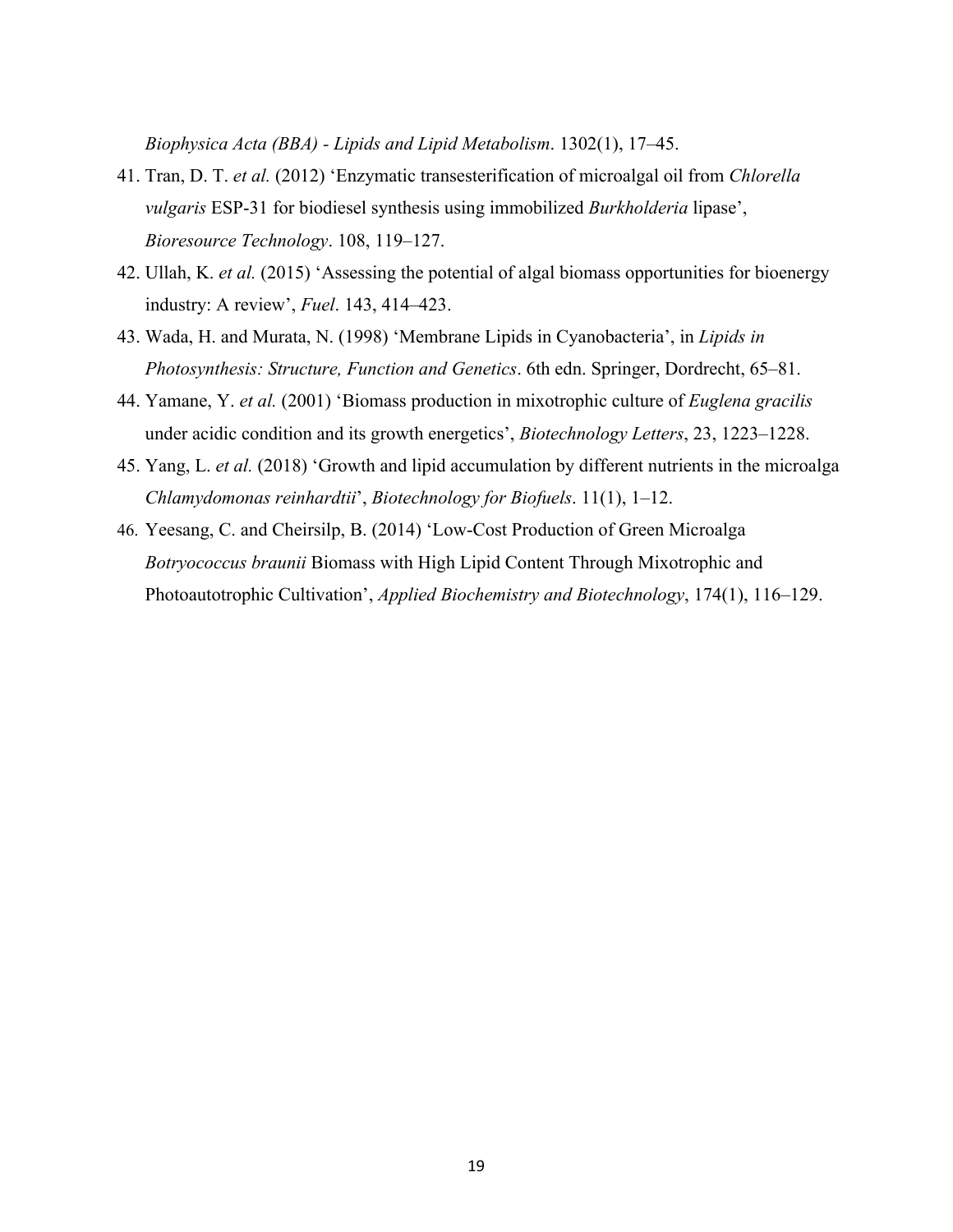#### **Figure Captions**

Figure 1: Growth curve of *Chlorella emersonii* following three different modes of culturing (Auto; Autotrophic, Mixo; Mixotrophic and Hetro; Heterotrophic). The maximum biomass was produced after 5 days of culturing in mixotrophic mode. Data represented here are the average of three different trials, with the standard deviation noted as error bars.

Figure 2: Growth curve of *Pseudokirchneriella subcapitata* following three different modes of culturing (Auto; Autotrophic, Mixo; Mixotrophic and Hetro; Heterotrophic). The maximum biomass was produced after 8 days of culturing in mixotrophic mode and 10 days of culturing in autotrophic mode. The data represented here are the average of three different trials, with standard deviation noted as error bars.

Figure 3: The effect of nitrogen deficient media with, and without,  $1\%$  (w/v) glucose on the production of neutral lipids in *Chlorella emersonii* as determined by the bespoke Nile Red assay. The data represented here are the average of three different experiments, with five assay values, and the error bars noted are the standard deviation.

Figure 4: The effect of nitrogen deficient media with, and without,  $1\%$  (w/v) glucose on the production of neutral lipids in *Pseudokirchneriella subcapitata* as determined by the Nile Red assay. The data represented here are the average of three different experiments, with five assay values, and the error bars noted are the standard deviation.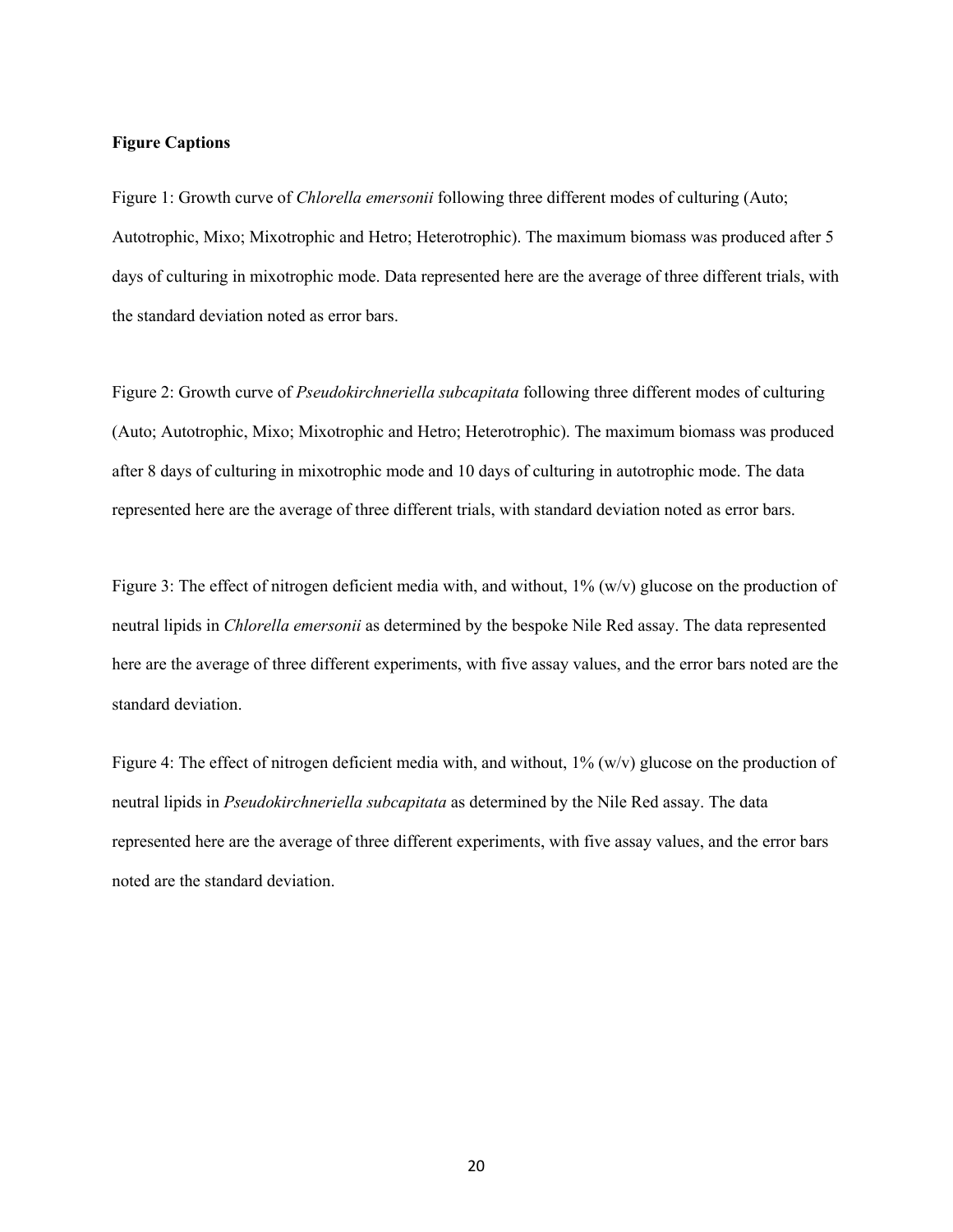# Tables and Figures

| Stock          |                                      |               | Vol (ml) Stock for | Final conc. (mg/L) In wastewater |  |  |  |
|----------------|--------------------------------------|---------------|--------------------|----------------------------------|--|--|--|
| No.            | Stock solution                       | Conc. $(g/L)$ | 1L wastewater      |                                  |  |  |  |
|                | Peptone                              | $8\,$         |                    | 160                              |  |  |  |
| 1              | Meat Extract                         | 5.5           | 20                 | 110                              |  |  |  |
|                | Urea                                 | 1.5           |                    | 30                               |  |  |  |
|                | NaCl                                 | 0.35          |                    | $\overline{7}$                   |  |  |  |
| $\overline{2}$ | CaCl <sub>2</sub> .2H <sub>2</sub> O | 0.2           | 20                 | $\overline{4}$                   |  |  |  |
|                | MgSO <sub>4</sub> .7H <sub>2</sub> O | 0.1           |                    | $\overline{2}$                   |  |  |  |
| 3              | $K_2HPO_4$                           | 1.4           | 30                 | 28                               |  |  |  |

Table 1: Composition of simulated wastewater as per EU (DIN 38412-26).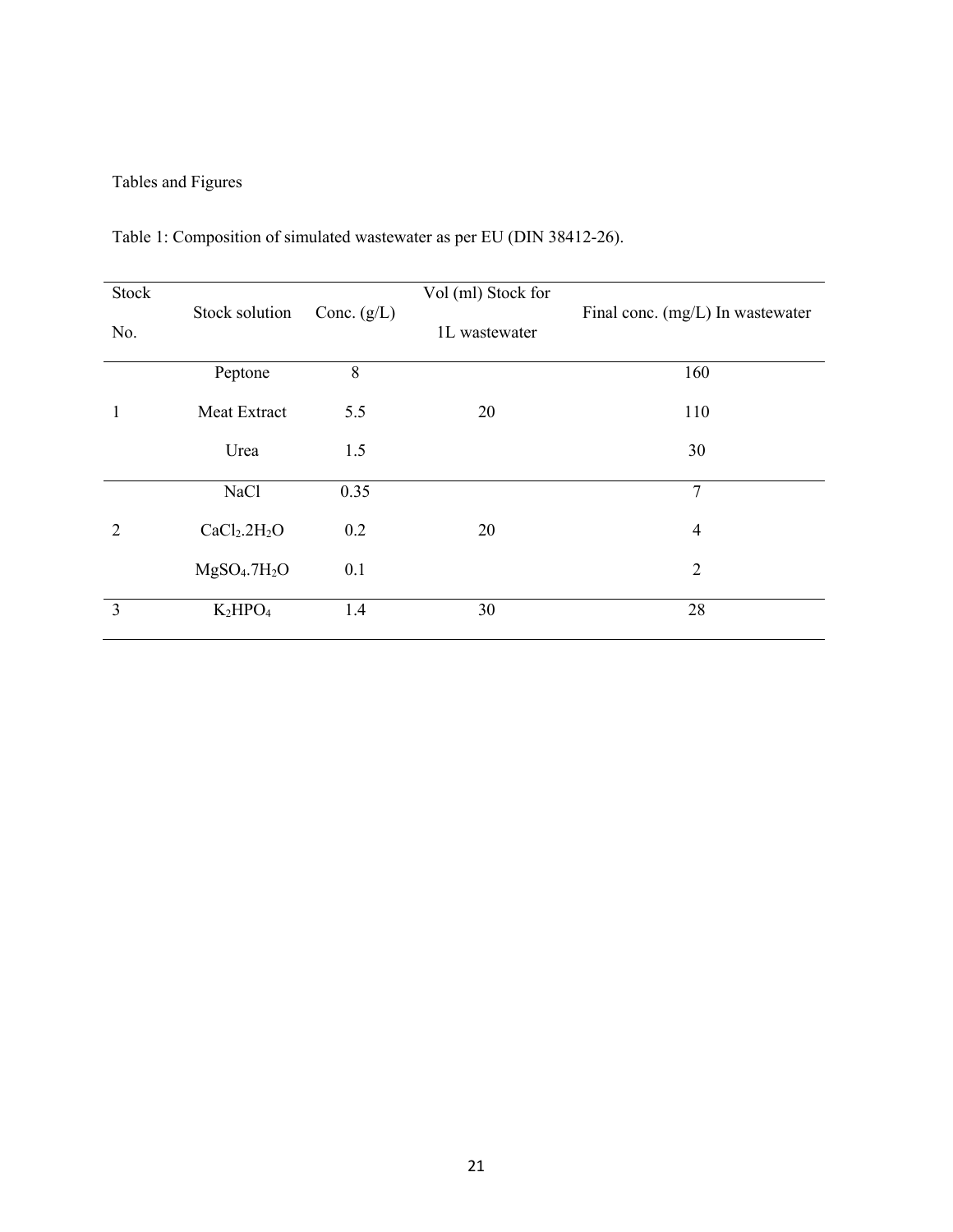Table 2: Summary of Fatty Acid Methyl Esters composition following GC analysis and comparison to FAME standard. Also detailed are the other saturated fatty acid esters (OSFA) and other unsaturated fatty acid esters (OUFA) noted after *in-situ* transesterification of *Pseudokirchneriella subcapitata* and *Chlorella emersonii* neutral lipids by purified lipase from *P. reinekei* (H1) and *P. brenneri* (H3) respectively.

|                      |               | % Fatty acid Composition |                 |                  |                   |                   |                |                  |                  |  |  |
|----------------------|---------------|--------------------------|-----------------|------------------|-------------------|-------------------|----------------|------------------|------------------|--|--|
| Neutral lipid source | Lipase source | C17:1                    | C18:0           | C18:1            | C <sub>18:2</sub> | C18:3             | C20:0          | $\Sigma$ OSFA    | <b>YOUSFA</b>    |  |  |
| Pseudokirchneriella  | P. reinekei   | $14.61 \pm 1.46$         | $0.73 \pm 0.07$ | $2.83 \pm 0.28$  | $22.17 \pm 2.22$  | $5.39 \pm 0.54$   | $5.83\pm0.58$  | $22.59 \pm 2.26$ | $25.86\pm2.59$   |  |  |
| subcapitata          | P. brenneri   | $7.001 \pm 0.70$         | 0.00            | $0.104 \pm 0.02$ | 0.00              | $76.93 \pm 7.69$  | 0.00           | $4.1 \pm 0.41$   | $11.9 \pm 1.19$  |  |  |
| Chlorella emersonii  | P reinekei    | $5.403\pm0.54$           | $0.396\pm0.04$  | $0.073 \pm 0.01$ | 0.00              | $82.02 \pm 8.20$  | $7.099\pm0.71$ | $0.59 \pm 0.07$  | $4.43 \pm 0.44$  |  |  |
|                      | P. brenneri   | $6.803 \pm 0.68$         | 0.00            | $0.074 \pm 0.01$ | 0.00              | $56.649 \pm 5.66$ | 0.00           | $10.39 \pm 1.04$ | $26.08 \pm 2.61$ |  |  |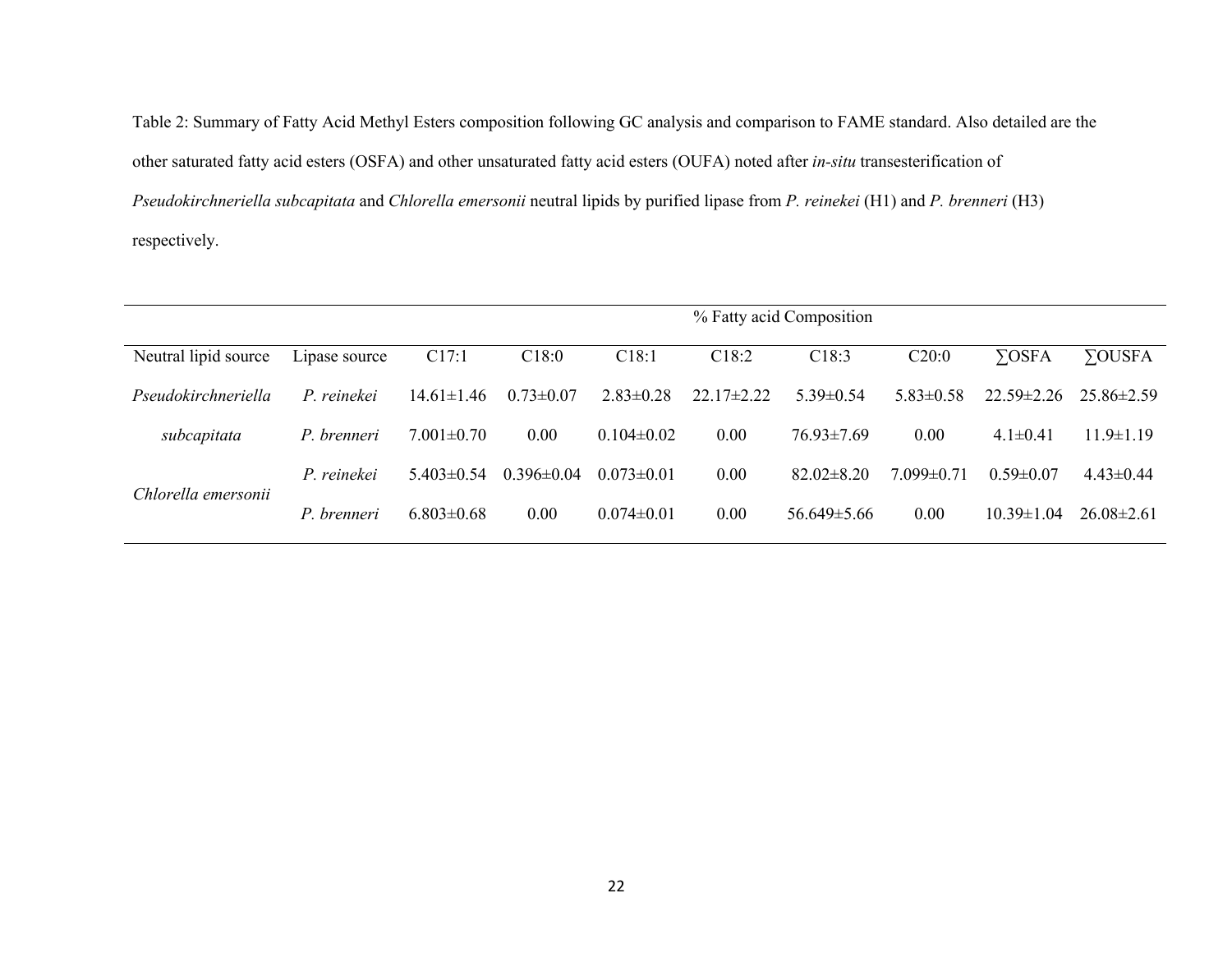

Figure 1: Growth curve of *Chlorella emersonii* following three different modes of culturing (Auto; Autotrophic, Mixo; Mixotrophic and Hetro; Heterotrophic). The maximum biomass was produced after 5 days of culturing in mixotrophic mode. Data represented here are the average of three different trials, with the standard deviation noted as error bars.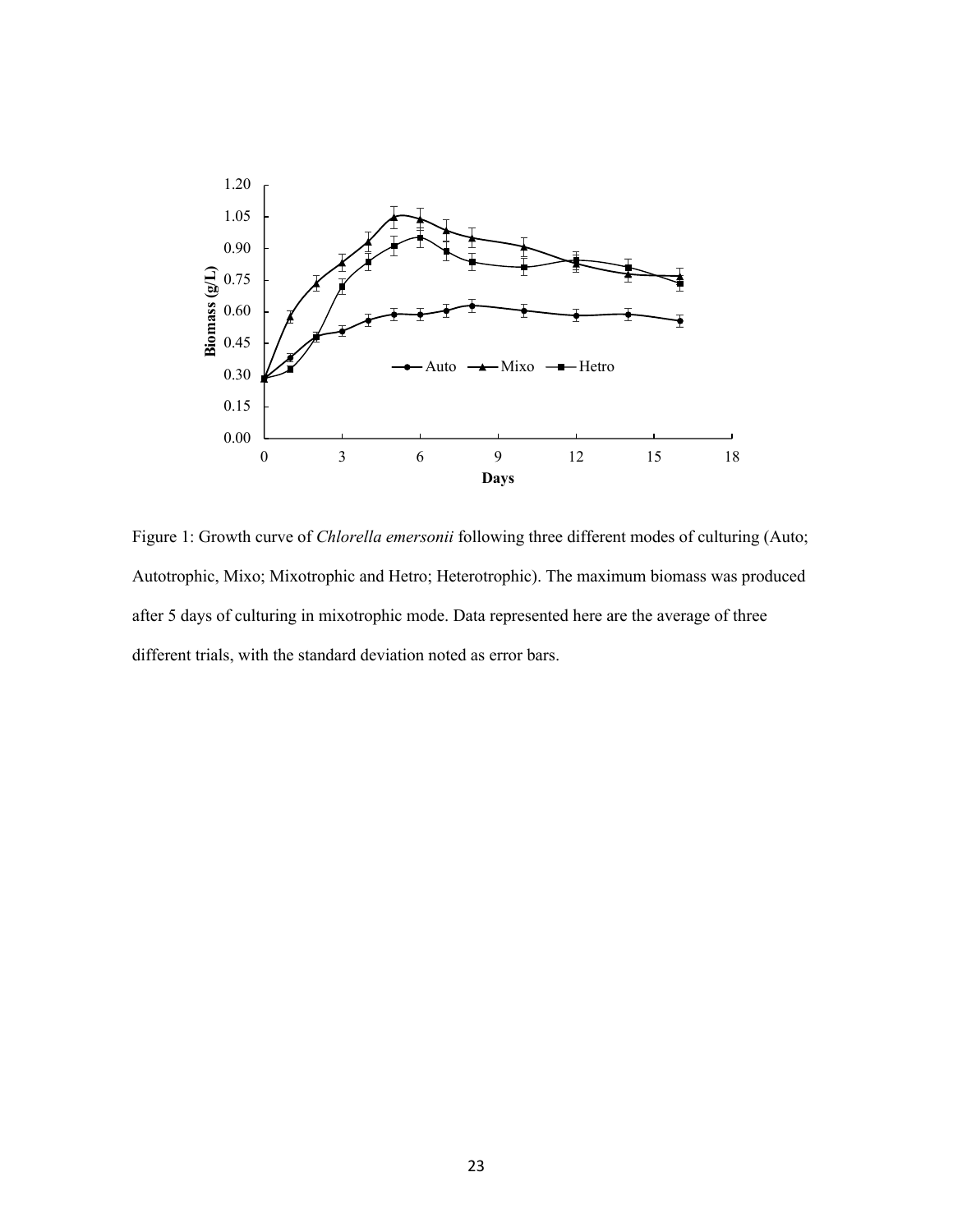

Figure 2: Growth curve of *Pseudokirchneriella subcapitata* following three different modes of culturing (Auto; Autotrophic, Mixo; Mixotrophic and Hetro; Heterotrophic). The maximum biomass was produced after 8 days of culturing in mixotrophic mode and 10 days of culturing in autotrophic mode. The data represented here are the average of three different trials, with standard deviation noted as error bars.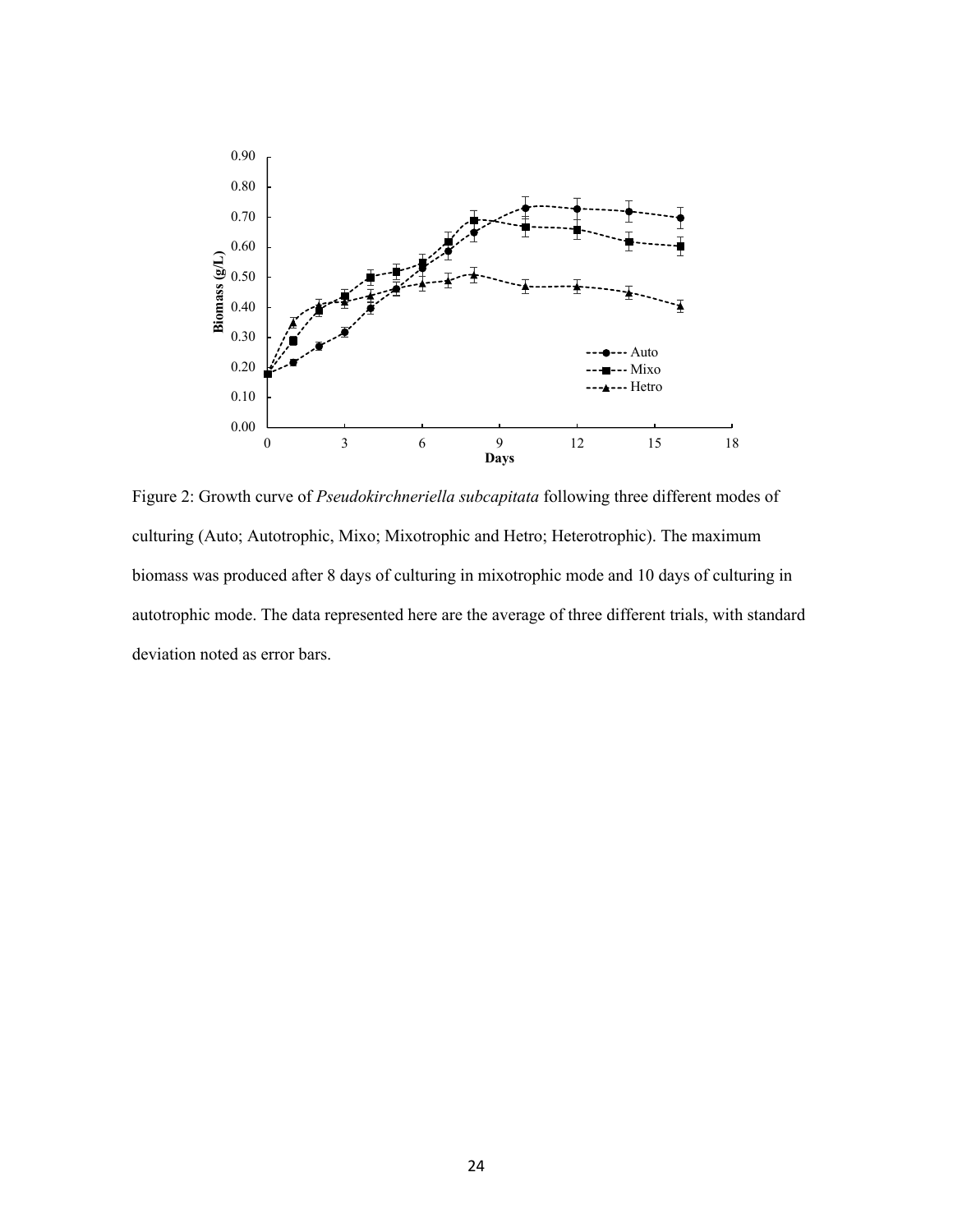

Figure 3: The effect of nitrogen deficient media with, and without, 1% (w/v) glucose on the production of neutral lipids in *Chlorella emersonii* as determined by the bespoke Nile Red assay. The data represented here are the average of three different experiments, with five assay values, and the error bars noted are the standard deviation.